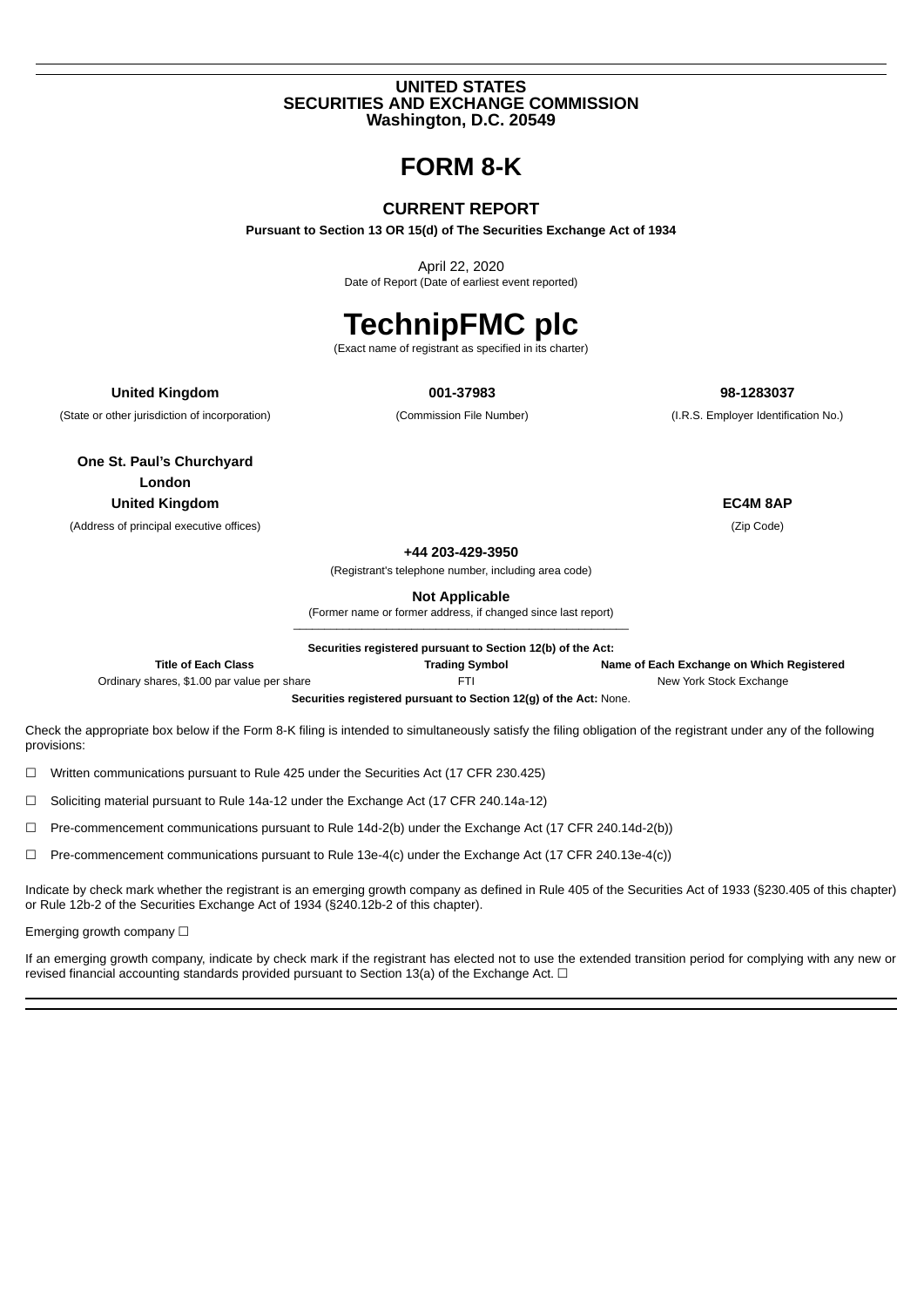#### **Item 2.02 Results of Operations and Financial Condition**

On April 22, 2020, TechnipFMC plc (the "Company") issued a news release announcing its financial results for the fiscal quarter ended March 31, 2020. A copy of the news release is furnished as Exhibit 99.1 to this report and is incorporated herein by reference.

#### Item 5.02 Departure of Directors or Certain Officers; Election of Directors; Appointment of Certain Officers; Compensatory **Arrangements of Certain Officers**

(e) In light of the impact on the Company of the ongoing COVID-19 (coronavirus) pandemic and current market conditions, the Company announced revisions to compensation effective May 1, 2020 through the end of the year, which include a 30 percent reduction in the Chairman and Chief Executive Officer's salary; a 30 percent reduction in the Company's Board of Directors' retainers; and a 20 percent reduction to the Executive Leadership team's salaries, which include the Company's other Named Executive Officers (as named in the Company's 2020 Proxy Statement filed on March 13, 2020).

#### **Item 9.01 Financial Statements and Exhibits**

(d) Exhibits

- Exhibit No. Description
- 99.1 News Release issued by the Company dated April 22, 2020
- 104 Inline XBRL for the cover page of this Current Report on Form 8-K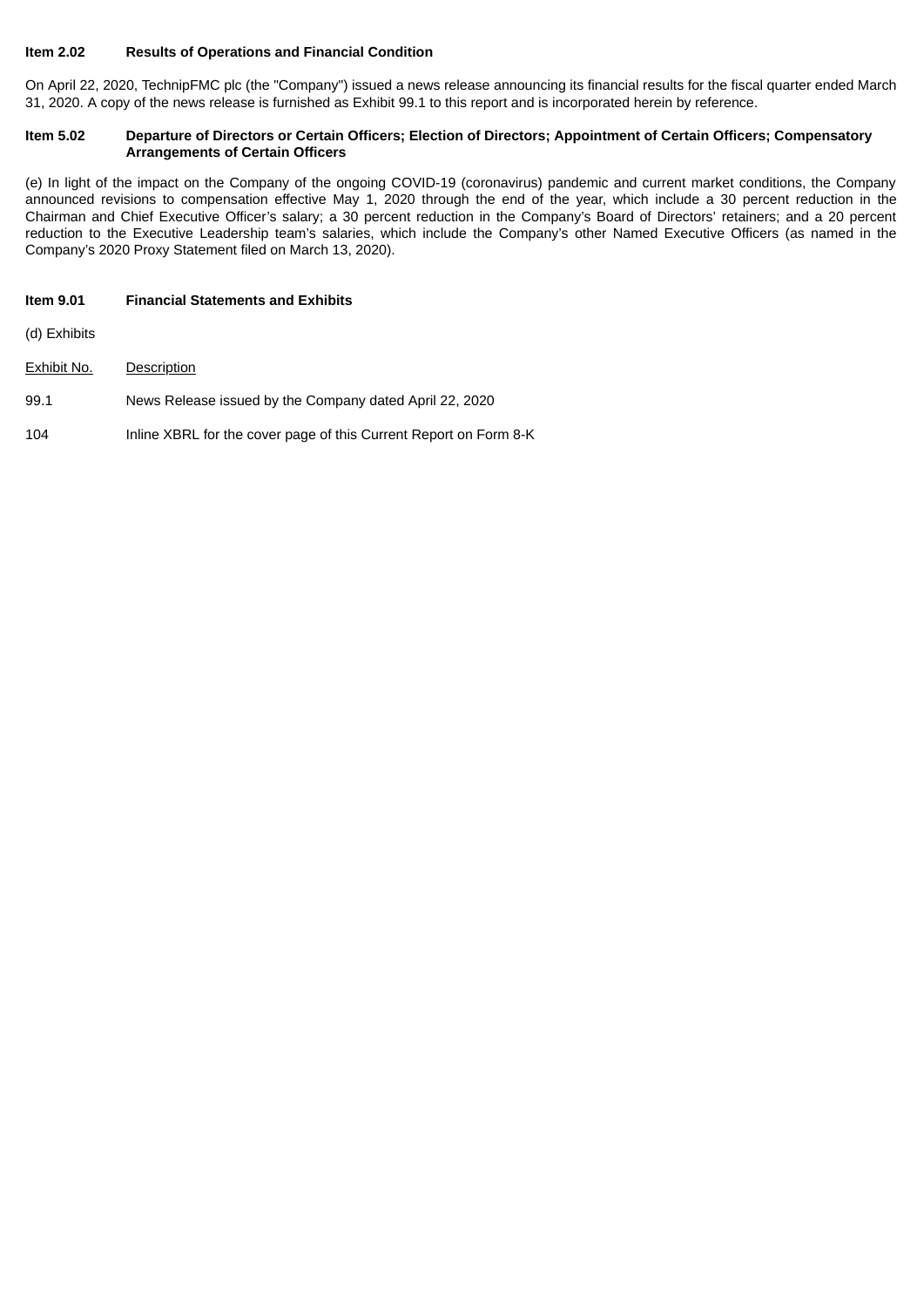**EXHIBIT INDEX**

| <b>Exhibit Number</b> | <b>Exhibit Description</b>                                        |
|-----------------------|-------------------------------------------------------------------|
| 99.1                  | News Release issued by the Company dated April 22, 2020           |
| 104                   | Inline XBRL for the cover page of this Current Report on Form 8-K |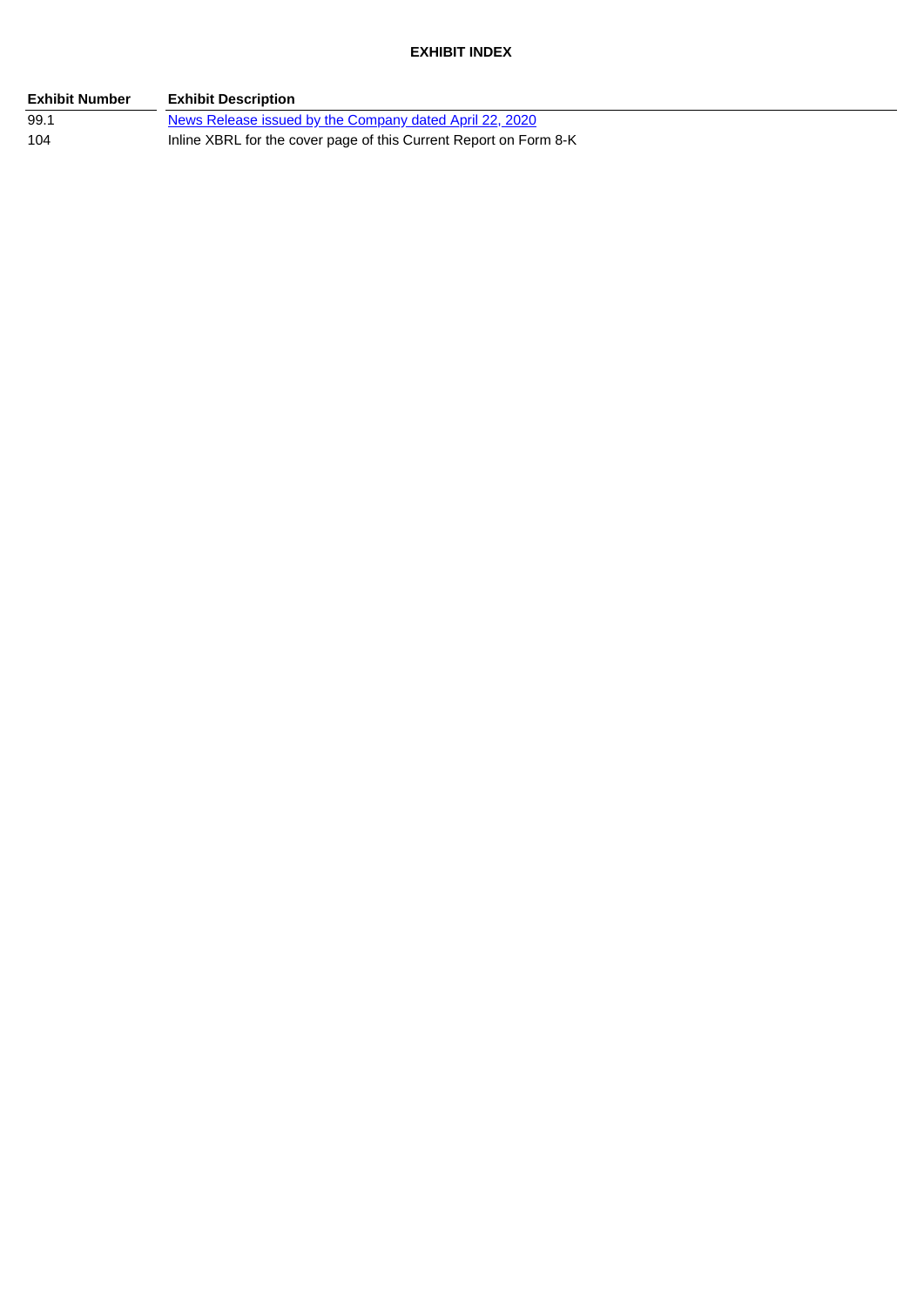#### **SIGNATURES**

Pursuant to the requirements of the Securities Exchange Act of 1934, the registrant has duly caused this report to be signed on its behalf by the undersigned hereunto duly authorized.

#### **TechnipFMC plc**

By: /s/ Maryann T. Mannen

Dated: April 22, 2020 Name: Maryann T. Mannen Title: Executive Vice President and Chief Financial Officer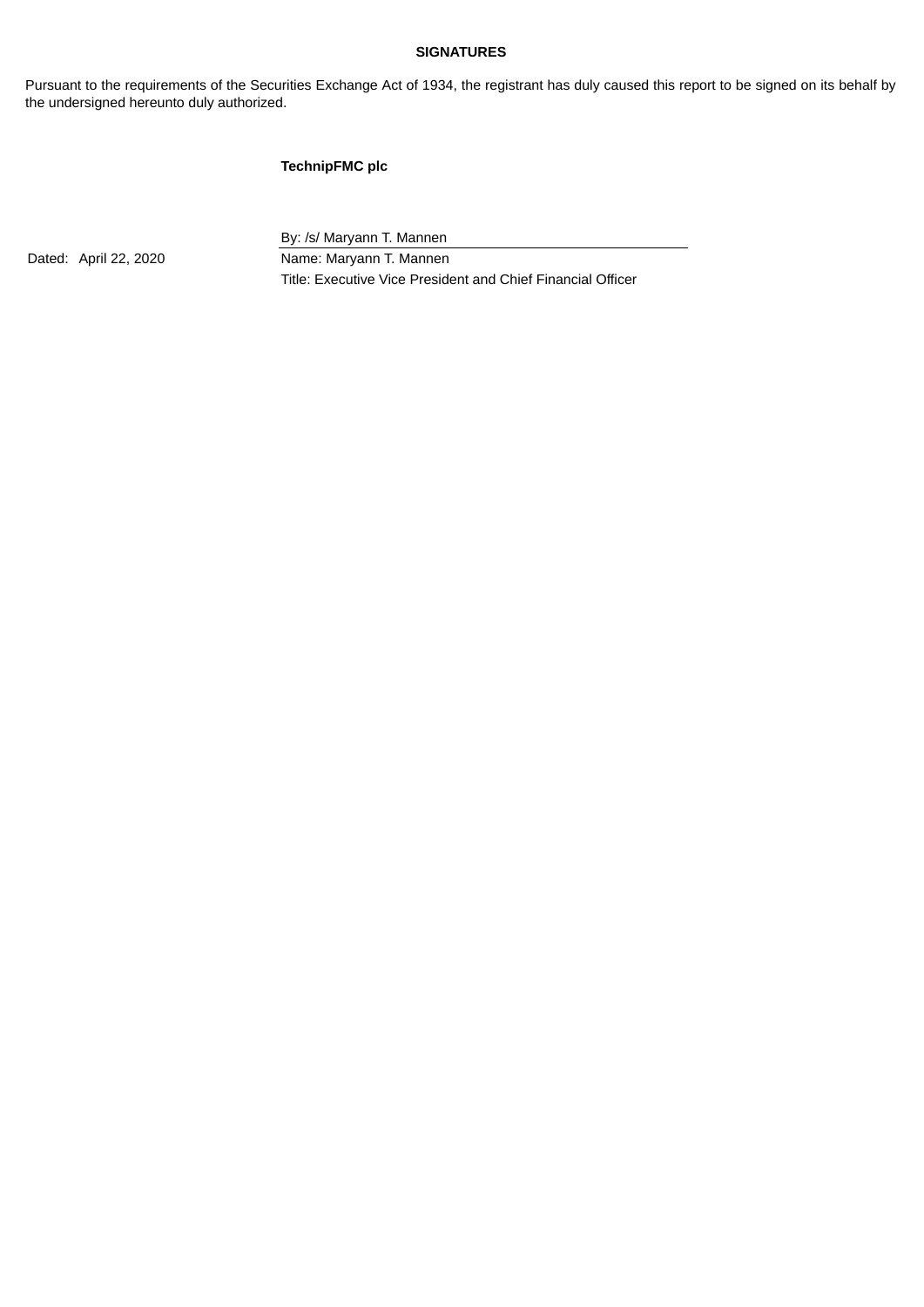<span id="page-4-0"></span>

Press Release

# TechnipFMC Announces First Quarter 2020 Results

- **• Backlog of \$22 billion, \$5.6 billion in cash and liquidity**
- **• Cost savings target increased and will now exceed \$350 million**
- **• Executive salaries and Directors' retainer reduced up to 30% through year-end**
- **• Dividend distribution for 2020 reduced by 75% versus the prior year**
- **• Updated outlook reflects uncertainty related to COVID-19 and customer spend**
- U.S. GAAP diluted loss per share was \$7.28
	- Includes total after-tax charges, net of credits, of \$7.17 per diluted share, primarily driven by non-cash impairment charges
- Adjusted diluted loss per share, excluding charges and credits, was \$0.11
	- Includes foreign exchange losses of \$0.10 per diluted share
	- Includes expense resulting from increased liability to joint venture partners of \$0.08 per diluted share

**LONDON, PARIS, HOUSTON, April 22, 2020 -** TechnipFMC plc (NYSE: FTI) (Paris: FTI) today reported first quarter 2020 results.

#### **Summary Financial Statements - First Quarter 2020**

*Reconciliation of U.S. GAAP to non-GAAP financial measures are below and in financial schedules.*

| <b>Three Months Ended</b><br>(In millions, except per share amounts) | March 31,<br>2020 | March 31,<br>2019 | Change     |
|----------------------------------------------------------------------|-------------------|-------------------|------------|
| Revenue                                                              | \$3,130.3         | \$2,913.0         | 7.5%       |
| Net income (loss)                                                    | \$(3,256.1)       | \$20.9            | n/m        |
| Diluted earnings (loss) per share                                    | \$(7.28)          | \$0.05            | n/m        |
|                                                                      |                   |                   |            |
| <b>Adjusted EBITDA</b>                                               | \$220.2           | \$295.8           | $(25.6\%)$ |
| <b>Adjusted EBITDA margin</b>                                        | 7.0%              | 10.2%             | (320 bps)  |
| <b>Adjusted net income (loss)</b>                                    | \$(49.1)          | \$27.3            | n/m        |
| Adjusted diluted earnings (loss) per share                           | \$(0.11)          | \$0.06            | n/m        |
|                                                                      |                   |                   |            |
| Inbound orders                                                       | \$2,099.0         | \$6,184.5         | $(66.1\%)$ |
| <b>Backlog</b>                                                       | \$21,962.1        | \$17,777.6        | 23.5%      |

Total Company revenue was \$3,130.3 million. Net loss was \$3,256.1 million, or \$7.28 per diluted share. These results included after-tax charges and credits totaling \$3,207 million of expense, or \$7.17 per diluted share. Adjusted net loss was \$49.1 million, or \$0.11 per diluted share.

**TechnipFMC.com Page 1 of [28](#page-31-0)**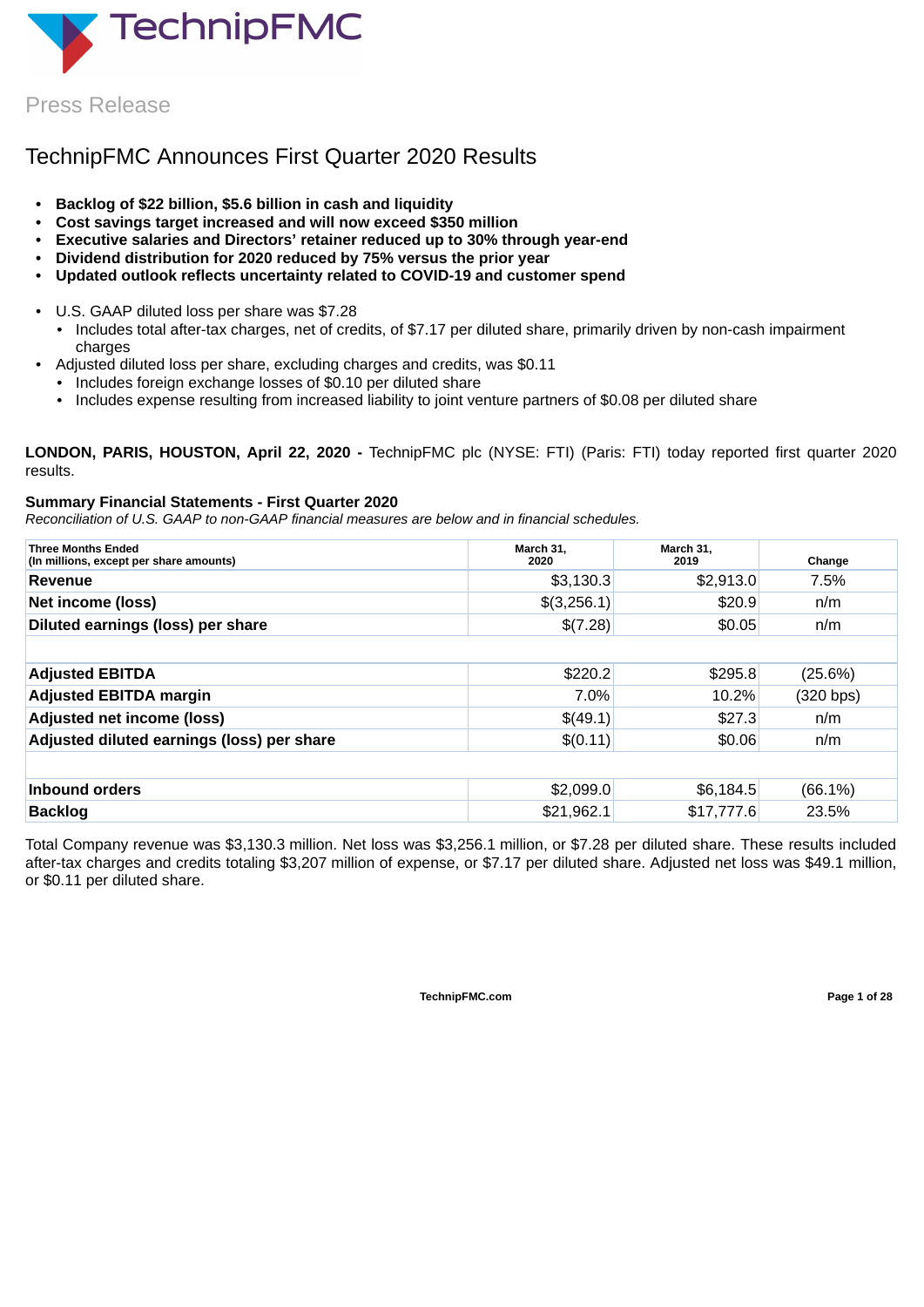

Total after-tax charges and credits in the quarter of \$3,207 million (Exhibit 8) were as follows:

- Non-cash impairment and other charges totaling \$3,159.9 million for goodwill and other assets in the Subsea and Surface Technologies segments;
- Separation costs, restructuring and other charges, purchase price accounting adjustments and a tax benefit from a valuation allowance totaling \$40.3 million; and
- Direct COVID-19 expenses totaling \$6.8 million. These expenses do not capture the disruption related to overhead absorption, utilization and other operational impacts.

Adjusted EBITDA, which excludes pre-tax charges and credits, was \$220.2 million; adjusted EBITDA margin was 7 percent (Exhibit 9).

Other significant pre-tax items impacting the quarter, for which we do not provide guidance, included the following:

- \$43.3 million of foreign exchange losses included in corporate expense, or \$0.10 per diluted share on an after-tax basis; and
- \$35.5 million of expense resulting from increased liability payable to joint venture partners included in interest expense, or \$0.08 per diluted share on an after-tax basis.

In response to the current market environment, the Company recently announced a series of cost reduction initiatives that will result in annualized savings of at least \$130 million from the Surface Technologies segment and Corporate.

The Company has now identified actions that will result in additional savings of more than \$220 million that will extend to all business segments and support functions. Total annualized savings are now estimated to exceed \$350 million. The Company anticipates achieving the targeted savings run-rate by the end of the year.

Additionally, we have announced revisions to compensation through the end of the year which include a 30 percent reduction to the Chairman and Chief Executive Officer's salary; a 30 percent reduction in the Board of Directors' retainer; and a 20 percent reduction to the Executive Leadership team's salaries.

**TechnipFMC.com Page 2 of [28](#page-31-0)**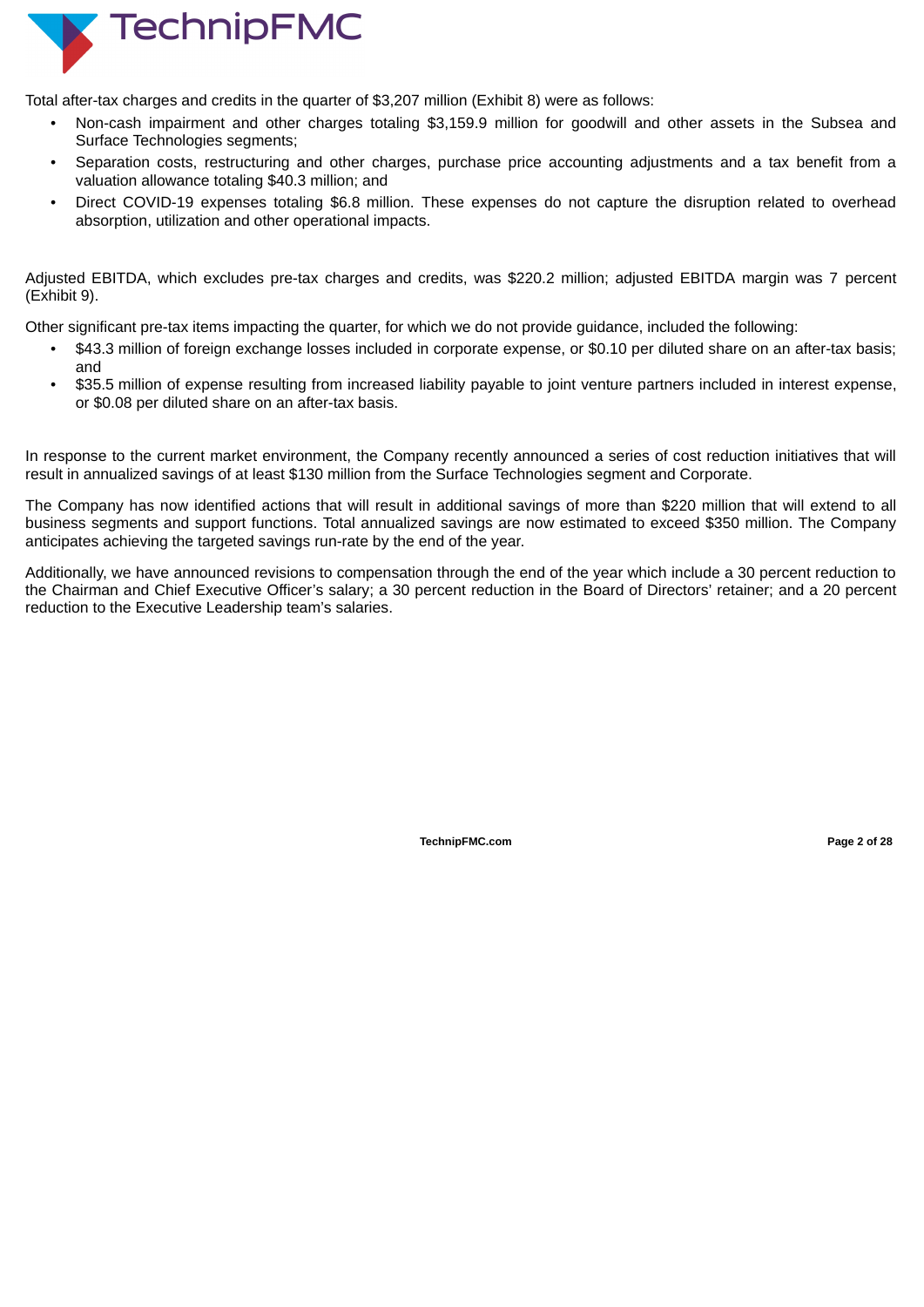

Doug Pferdehirt, Chairman and CEO of TechnipFMC stated, "Over the last two months, much about the world has changed, and we are taking swift and decisive actions in response to the market environment. These actions will generate more than \$350 million in annualized cost savings. Additionally, our Board of Directors announced a revision to the dividend policy that will further strengthen the balance sheet and preserve liquidity."

Pferdehirt added, "TechnipFMC has been an agent of change in the energy industry for some time, and we will look to accelerate our change agenda in the current environment. We will continue to invest in new technologies and digital platforms. We will continue to position ourselves to play a key role in the energy transition. We will further strengthen and expand our partner relationships and more closely align with customers who embrace a new way of working together. This approach has already demonstrated significant value, and we believe this will prove to be even more meaningful throughout the current cycle."

"We are well-positioned to manage the unprecedented uncertainty the industry is facing today. The size and duration of our \$22 billion of backlog - driven in part by the record inbound booked in 2019 - and our \$5.6 billion in cash and liquidity provide us with the flexibility to take aggressive and bold actions during this challenging period."

Pferdehirt continued, "Onshore/Offshore has been renamed Technip Energies, in-line with the new scope of the business. COVID-19 and a more challenging macro backdrop have softened near-term LNG markets, but the long-term fundamentals for natural gas - and LNG in particular - remain strong. We continue to be engaged in several LNG prospects that could move forward in the near-to-intermediate term. In the more resilient downstream market, we see the potential for additional prospects to be awarded to Technip Energies during 2020, one of which could exceed \$1 billion in order value. Our exposure to energy transition markets continues to increase with recent success in renewable fuels and recycling."

"In Subsea, sanctioning on a number of greenfield projects is likely to shift from the current year, impacting our previous projection for 2020 orders. We continue to assess nearly \$15 billion of large project opportunities, of which approximately 50 percent are still likely to move forward over the next 24 months. All other projects remain active but potentially extend beyond this timeframe. Over the next 12 months, we believe as much as 20 percent of these project opportunities are likely to reach FID, and we are well-positioned for many of these opportunities."

"For Surface Technologies, the longer-term trends remain favorable for several international markets, such as the Middle East and Asia, and we anticipate that international revenue in 2020 will be far less impacted than North America. Our vertical integration outside of North America provides us with more control over manufacturing and less dependency on external supply chains, helping to mitigate delivery disruptions while affording us new opportunities where industry supply has been challenged."

Pferdehirt concluded, "Our priority remains on the safety and well-being of the exceptional women and men of TechnipFMC whose commitment throughout this crisis has been exemplary. We are closer than ever to our clients, and together, our collective actions are enabling us to continue advancing our projects, albeit at reduced productivity."

"We do not underestimate the challenges ahead, and we are confident we will emerge an even stronger player."

**TechnipFMC.com Page 3 of [28](#page-31-0)**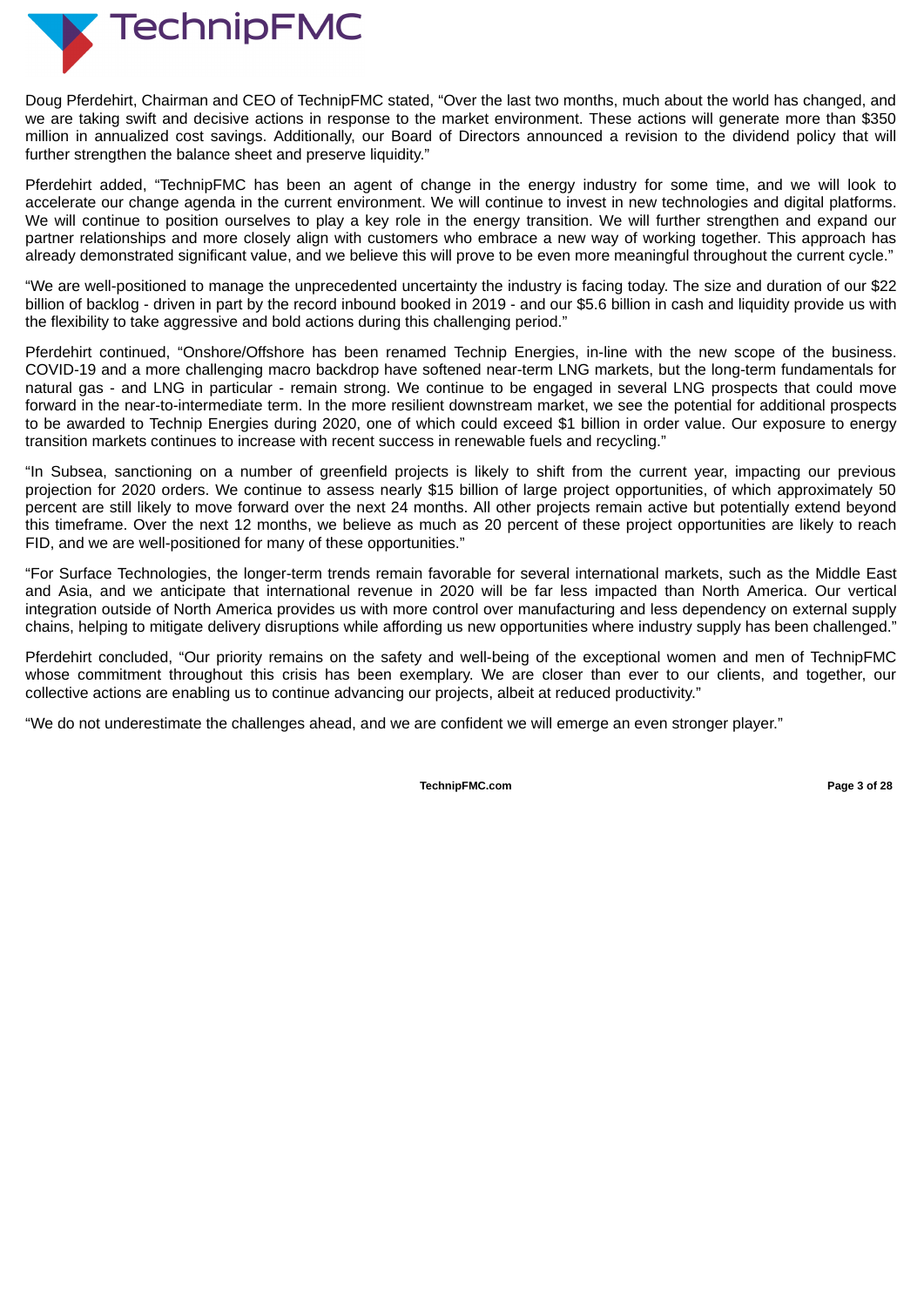

#### **Operational and Financial Highlights - First Quarter 2020**

#### **Subsea**

#### **Financial Highlights**

*Reconciliation of U.S. GAAP to non-GAAP financial measures are below and in financial schedules.*

| <b>Three Months Ended</b><br>(In millions) | March 31,<br>2020 | March 31,<br>2019 | Change     |
|--------------------------------------------|-------------------|-------------------|------------|
| <b>Revenue</b>                             | \$1,253.1         | \$1,185.3         | 5.7%       |
| <b>Operating profit (loss)</b>             | \$(2,750.7)       | \$49.9            | n/m        |
| <b>Adjusted EBITDA</b>                     | \$104.8           | \$139.7           | $(25.0\%)$ |
| <b>Adjusted EBITDA margin</b>              | 8.4%              | 11.8%             | (340 bps)  |
|                                            |                   |                   |            |
| Inbound orders                             | \$1,172.1         | \$2,677.6         | (56.2%)    |
| <b>Backlog</b>                             | \$7,773.5         | \$7,477.3         | 4.0%       |

Subsea reported first quarter revenue of \$1,253.1 million, up 5.7 percent from the prior year, driven by the strong inbound orders in prior periods. Revenue growth was driven by strength in the United States and Norway. The growth was partially offset by foreign exchange translation of \$66 million due to the strengthening U.S. dollar and COVID-19 related disruptions to supply chain and operations.

The global COVID-19 pandemic created headwinds to both revenue and profit in the quarter. Project and service disruptions varied, and in some instances, the impacts delayed revenue recognition to future periods. Reduced productivity and lower asset utilization had a modestly negative impact to profitability in the period.

In the quarter, Subsea recorded non-cash impairment and other charges totaling \$2,776.5 million, which included:

- Goodwill impairment charge of \$2,747.5 million due to the decline in the Company's market capitalization with no further goodwill attributable to the segment; and
- Fixed asset impairment charges totaling \$29 million primarily driven by lower projected demand for certain installation and service equipment.

Subsea reported an operating loss of \$2,750.7 million; adjusted EBITDA was \$104.8 million with a margin of 8.4 percent, a decrease of 340 basis points from the prior-year quarter. Adjusted EBITDA declined versus the prior year due to the negative operational impacts of COVID-19 and the absence of more favorably priced backlog which benefited the prior-year period.

**TechnipFMC.com Page 4 of [28](#page-31-0)**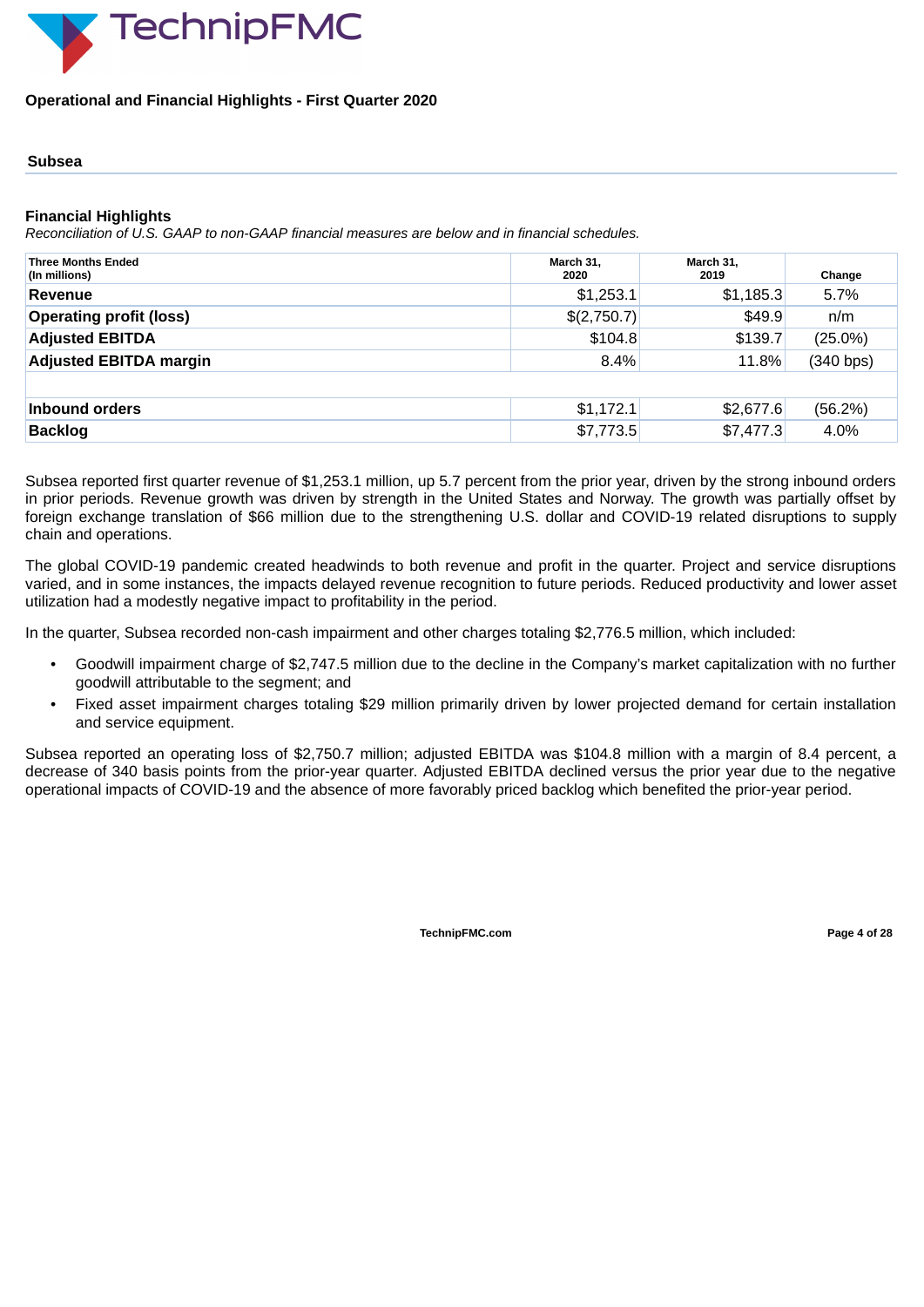

First Quarter Subsea Highlights

- **• BP Atlantis Phase 3 iEPCI™ (Gulf of Mexico)** Completion of fabrication and installation of the flowline system.
- **• ExxonMobil Liza Phase 1 (Guyana)** Final subsea trees delivered.
- **• Energean Deepwater Well Services (Israel)** First gas flowback and well clean-up to the Stena DrillMAX drillship using the newly developed deepwater landing string on a three well completion campaign for the Karish project.

Subsea inbound orders for the quarter were \$1,172.1 million, resulting in a book-to-bill of 0.9. The following announced awards were included in the period:

**• BP Platina iEPCI™ Project (Angola)**

Significant\* integrated engineering, procurement, construction and installation (iEPCI™) contract from BP Angola for the Platina field development. The contract covers the manufacture, delivery and installation of the subsea equipment including subsea trees, a production manifold with associated subsea control and connection systems, as well as rigid pipelines, umbilicals and flexible jumpers.

*\* A "significant" award ranges between \$75 million and \$250 million.*

#### **• Woodside Lambert Deep and Greater Western Flank iEPCI™ Project (Australia)**

Significant\* integrated engineering, procurement, construction and installation (iEPCI™) contract from Woodside Energy Limited for the development of the Lambert Deep and Phase 3 of the Greater Western Flank fields. TechnipFMC will design, manufacture, deliver and install subsea equipment including subsea production system, flexible flowlines and umbilicals for connection to the Angel Platform. This is the second contract under the recently announced five-year iEPCI™ Frame Agreement between TechnipFMC and Woodside.

*\* A "significant" award ranges between \$75 million and \$250 million.*

**TechnipFMC.com Page 5 of [28](#page-31-0)**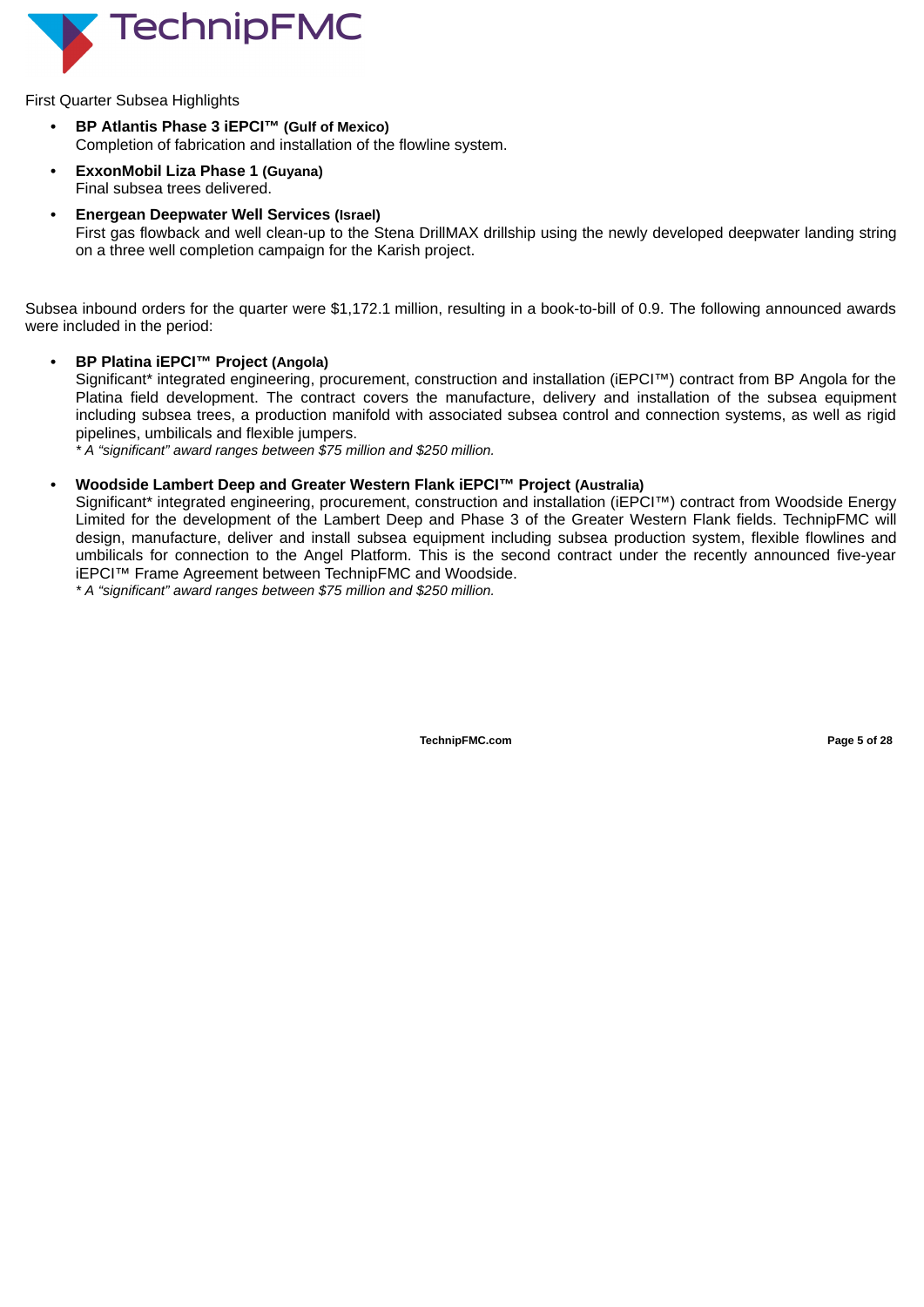

| <b>Subsea</b><br>Estimated Backlog Scheduling as of March 31, 2020<br>(In millions) | Consolidated<br>backlog $1,2$ | Non-consolidated<br>backlog <sup>3</sup> |
|-------------------------------------------------------------------------------------|-------------------------------|------------------------------------------|
| 2020 (9 months)                                                                     | \$3,100                       | \$106                                    |
| 2021                                                                                | \$2,800                       | \$132                                    |
| 2022 and beyond                                                                     | \$1,874                       | \$524                                    |
| <b>Total</b>                                                                        | \$7,774                       | \$762                                    |

*<sup>1</sup> Backlog in the period was reduced by a foreign exchange impact of \$644 million.*

*<sup>2</sup> Backlog does not capture all revenue potential for subsea services.*

<sup>3</sup> Non-consolidated backlog reflects the proportional share of backlog related to joint ventures that is not consolidated due to our minority *ownership position.*

Consolidated backlog at quarter end was \$7,773.5 million, of which approximately \$3,100 million is scheduled for execution over the remainder of 2020. The Company continues to engage with its customers and alliance partners as they work to update their business plans. The backlog reflects the current expectations for the timing of project execution. The Company did not receive any cancellations for projects in backlog during the period.

**TechnipFMC.com Page 6 of [28](#page-31-0)**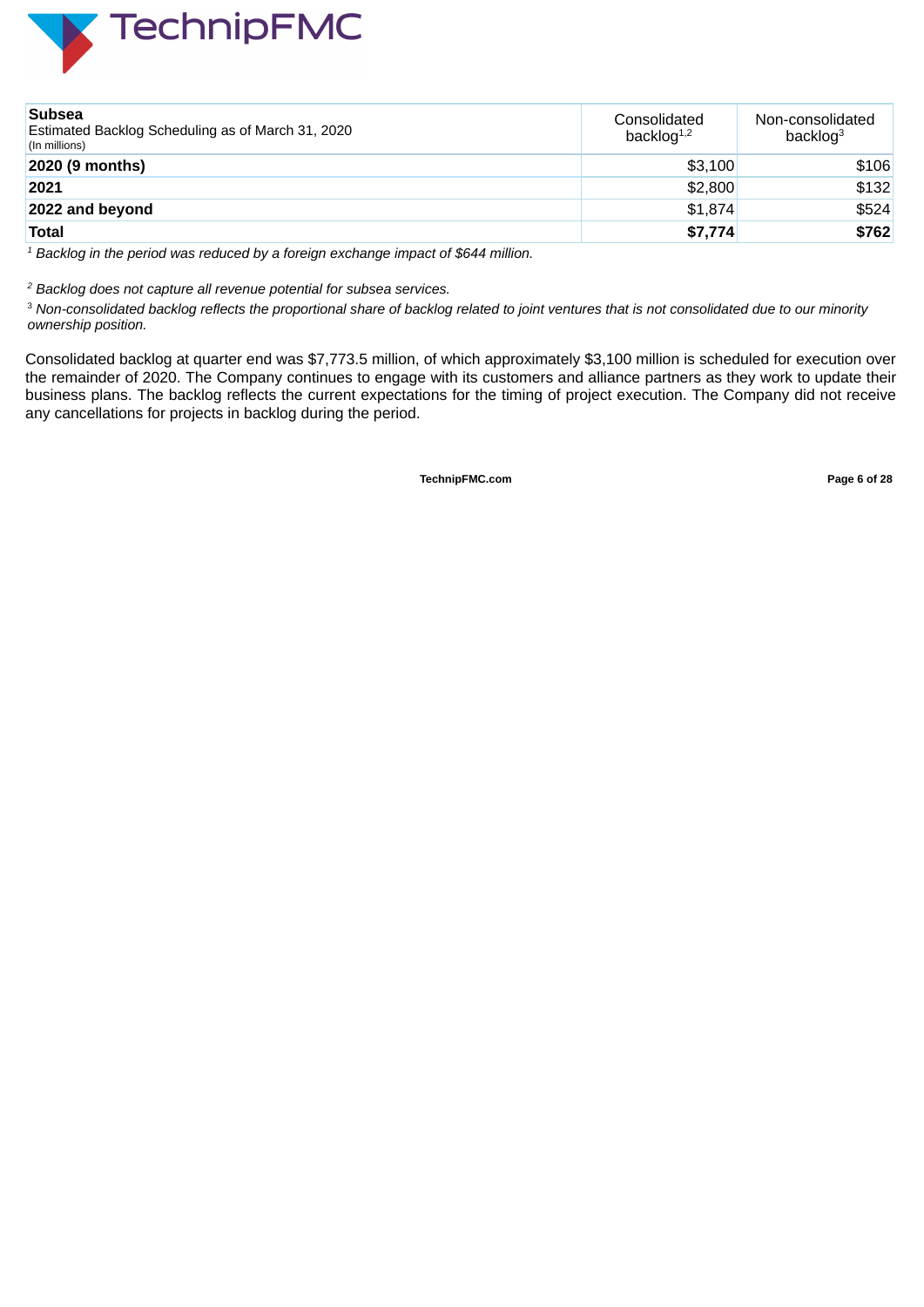

### **Technip Energies**

The Onshore/Offshore segment has been renamed Technip Energies and includes Genesis, Loading Systems and Cybernetix.

#### **Financial Highlights**

*Reconciliation of U.S. GAAP to non-GAAP financial measures are below and in financial schedules.*

| <b>Three Months Ended</b><br>(In millions) | March 31,<br>2020 | March 31,<br>2019 | Change     |
|--------------------------------------------|-------------------|-------------------|------------|
| <b>Revenue</b>                             | \$1,547.7         | \$1,335.1         | 15.9%      |
| <b>Operating profit</b>                    | \$151.2           | \$155.7           | $(2.9\%)$  |
| <b>Adjusted EBITDA</b>                     | \$167.1           | \$194.8           | $(14.2\%)$ |
| <b>Adjusted EBITDA margin</b>              | 10.8%             | 14.6%             | (380 bps)  |
|                                            |                   |                   |            |
| Inbound orders                             | \$560.6           | \$3,138.9         | $(82.1\%)$ |
| <b>Backlog</b>                             | \$13,766.6        | \$9,862.7         | 39.6%      |

Technip Energies reported first quarter revenue of \$1,547.7 million. Revenue increased 15.9 percent from the prior-year quarter, primarily driven by higher activity in Europe, North America and our Process Technology business. The continued ramp-up of Arctic LNG 2 and increased activity on downstream projects more than offset the decline in revenue from Yamal LNG which continues to progress through the warranty phase. COVID-19 related operational inefficiencies and business disruption impeded revenue growth in the quarter.

Technip Energies reported operating profit of \$151.2 million; adjusted EBITDA was \$167.1 million. Operating profit decreased 2.9 percent versus the prior-year quarter primarily due to a reduced contribution from Yamal LNG and lower margin realization on early stage projects, including Arctic LNG 2. Project execution remained strong across the portfolio. These same factors drove the year-over-year decrease in adjusted EBITDA. Adjusted EBITDA margin decreased 380 basis points from the prioryear results to 10.8 percent.

First Quarter Technip Energies Highlights

- **• ENI Coral South FLNG (Mozambique)** Successful launch of the hull. Fabrication activities well underway for the 12 gas treatment and LNG Topside modules; living quarters and pipe rack already installed.
- **• Arctic LNG 2 (Russia)** First pile drilled ahead of schedule at Gydan Arctic site.
- **• Energean Karish FPSO (Israel)** FPSO hull sailed away from the Chinese yard; arrived in Singapore in mid-April.
- **• ENOC Refinery (Dubai)** Positive performance testing program with all test runs carried out by end of March.
- **• ZheJiang Petroleum & Chemical Co. Ethylene Plant (China)** Rapid startup of a 1,400 KTA ethylene plant where TechnipFMC provided license and process design as well as other key proprietary components.

**TechnipFMC.com Page 7 of [28](#page-31-0)**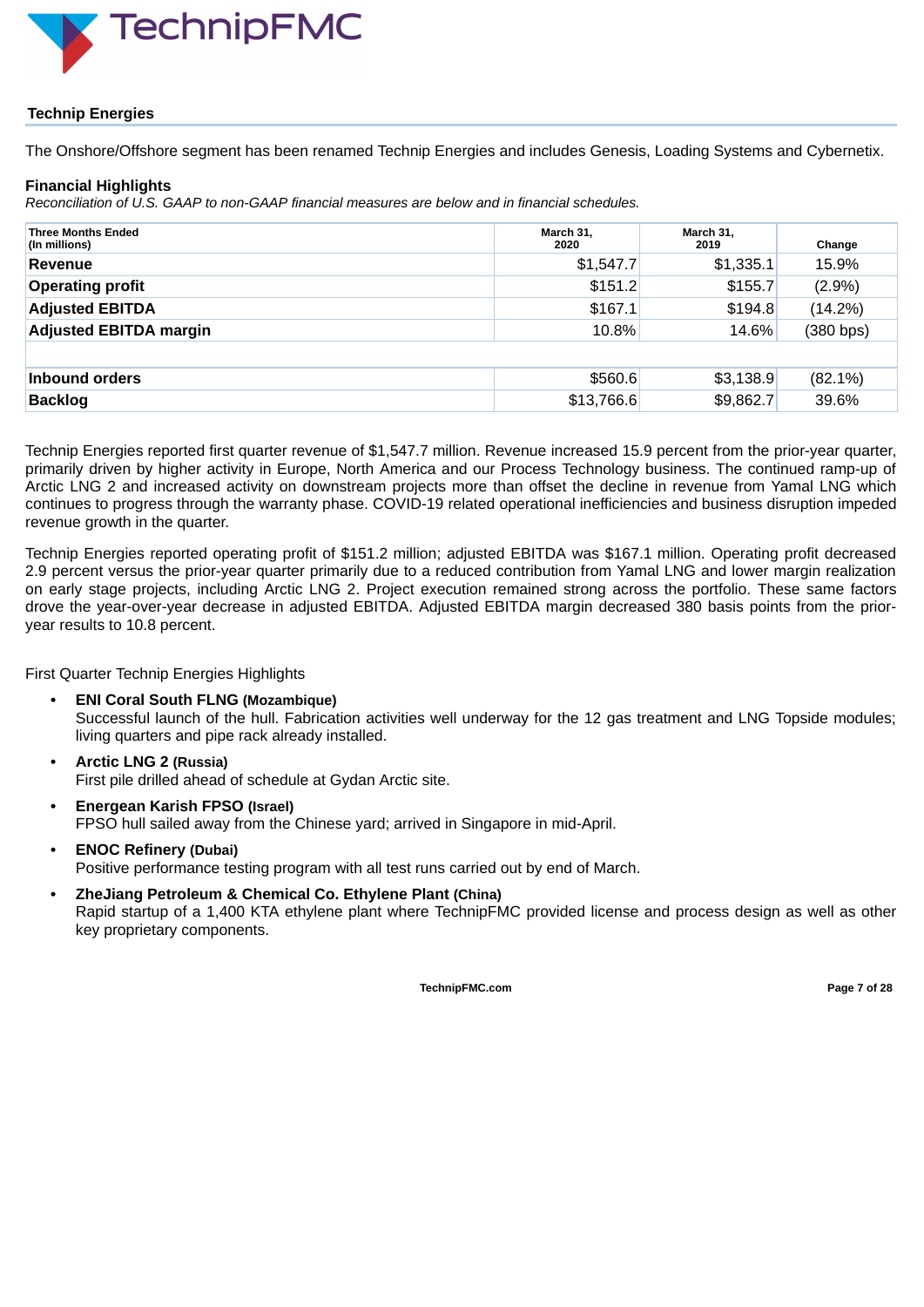

Partnership and Alliance Highlights

#### **• Partnership with Neste for future NEXBTL™ technology-based projects**

TechnipFMC to provide Front End Loading services; agreement also covers TechnipFMC's participation during the execution phase of future NEXBTL projects. This technology allows the conversion of second generation feedstock, like vegetable oil or waste fat, into renewable diesel and other renewable products.

#### **• Alliance extension with BP Petrochemicals to BP Infinia technology**

Extension of our purified terephthalic acid (PTA) and acetic acid alliance to include Infinia technology, which enables circularity for difficult-to-recycle PET plastic waste, such as highly-colored bottles and food trays.

Technip Energies inbound orders for the quarter were \$560.6 million, resulting in a book-to-bill of 0.4. Despite the absence of an announced project award, front-end engineering and other services activity as well as our Process Technology business continued to exhibit inbound order resilience.

| <b>Technip Energies</b><br>Estimated Backlog Scheduling as of March 31, 2020<br>(In millions) | Consolidated<br>backlog $1$ | Non-consolidated<br>backlog <sup>2</sup> |
|-----------------------------------------------------------------------------------------------|-----------------------------|------------------------------------------|
| 2020 (9 months)                                                                               | \$4,828                     | \$648                                    |
| 2021                                                                                          | \$5,232                     | \$694                                    |
| 2022 and beyond                                                                               | \$3,707                     | \$1,009                                  |
| <b>Total</b>                                                                                  | \$13,767                    | \$2,350                                  |

*<sup>1</sup> Backlog in the period was reduced by a foreign exchange impact of \$398 million.*

<sup>2</sup> Non-consolidated backlog reflects the proportional share of backlog related to joint ventures that is not consolidated due to our minority *ownership position.*

**TechnipFMC.com Page 8 of [28](#page-31-0)**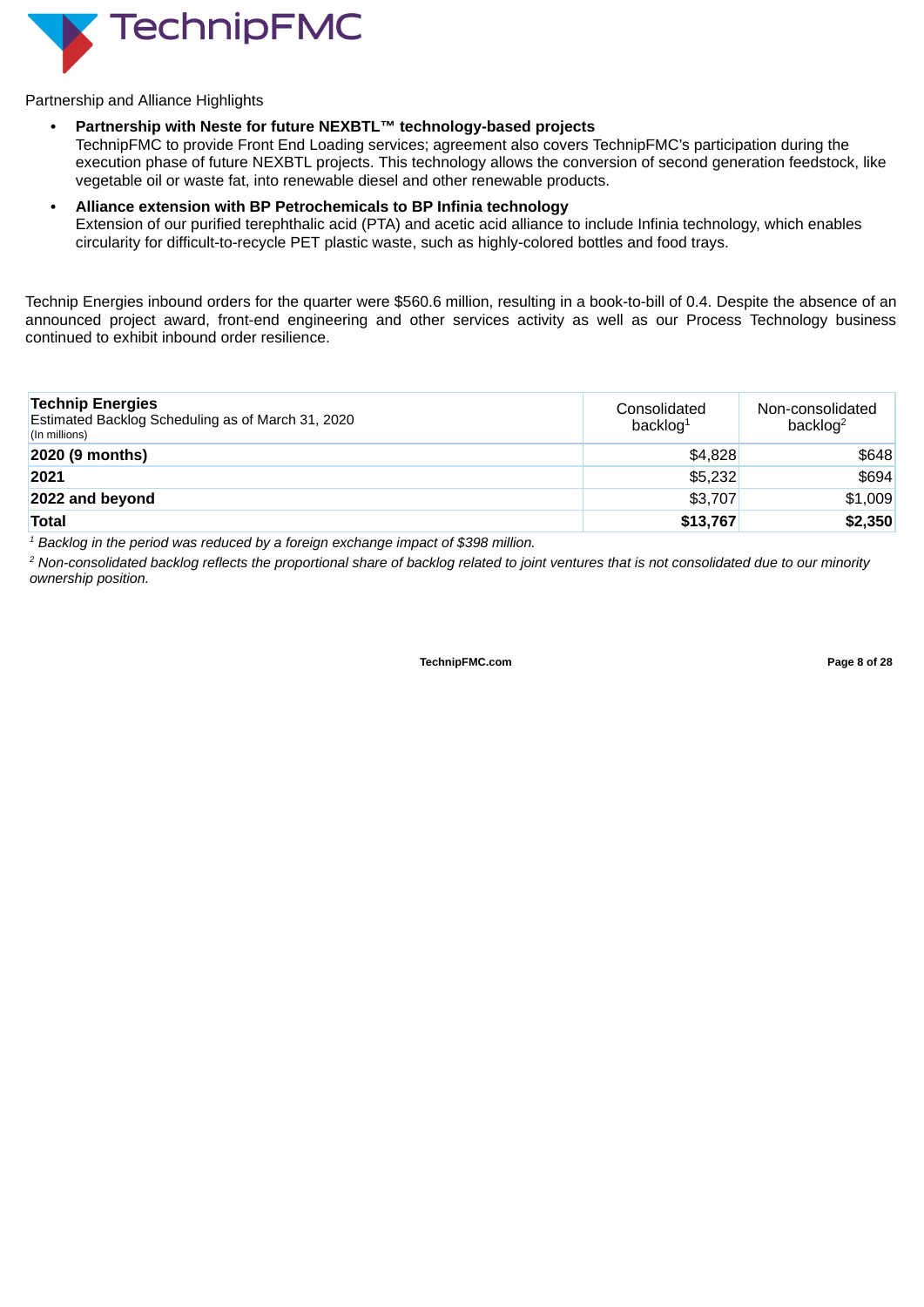

#### **Surface Technologies**

#### **Financial Highlights**

*Reconciliation of U.S. GAAP to non-GAAP financial measures are below and in financial schedules.*

| <b>Three Months Ended</b><br>(In millions) | March 31,<br>2020 | March 31, 2019 | Change     |
|--------------------------------------------|-------------------|----------------|------------|
| Revenue                                    | \$329.5           | \$392.6        | $(16.1\%)$ |
| <b>Operating profit (loss)</b>             | \$(424.0)         | \$10.5         | n/m        |
| <b>Adjusted EBITDA</b>                     | \$24.5            | \$30.1         | $(18.6\%)$ |
| <b>Adjusted EBITDA margin</b>              | 7.4%              | 7.7%           | (30 bps)   |
|                                            |                   |                |            |
| Inbound orders                             | \$366.3           | \$368.0        | $(0.5\%)$  |
| <b>Backlog</b>                             | \$422.0           | \$437.6        | $(3.6\%)$  |

Surface Technologies reported first quarter revenue of \$329.5 million, a decrease of 16.1 percent from the prior-year quarter. The revenue decline was primarily driven by the slowdown in operator activity in North America and the reallocation of the Loading Systems business to Technip Energies. Despite travel and supply chain impacts of COVID-19, revenue outside North America increased modestly and represented just over 50 percent of total Surface Technologies revenue in the period.

In the quarter, Surface Technologies recorded non-cash impairment and other charges totaling \$411.5 million, which included:

- Goodwill impairment charge of \$335.9 million due to the decline in the Company's market capitalization with no further goodwill attributable to the segment; and
- Fixed asset impairment charges totaling \$75.6 million primarily driven by expectations for lower stimulation activity in North America.

Surface Technologies reported an operating loss of \$424 million; adjusted EBITDA was \$24.5 million with a margin of 7.4 percent. When compared to the prior-year period, operating margin outside North America improved despite the COVID-19 impacts on the current year result.

Inbound orders for the quarter were \$366.3 million. Backlog decreased 3.6 percent versus the prior-year quarter to \$422 million. Given the short-cycle nature of the business, orders are generally converted into revenue within twelve months.

First Quarter Surface Technologies Award Highlights

**• ADNOC (United Arab Emirates)**

Received orders for 57 sets of high-specification, clad equipment for onshore Abu Dhabi and 330 annular safety valves for offshore fields.

**• ROSO Technologies (China)**

Inbound orders for 20,000 psi pressure control flowlines and 60 well service pumps totaling 180,000 horsepower.

**TechnipFMC.com Page 9 of [28](#page-31-0)**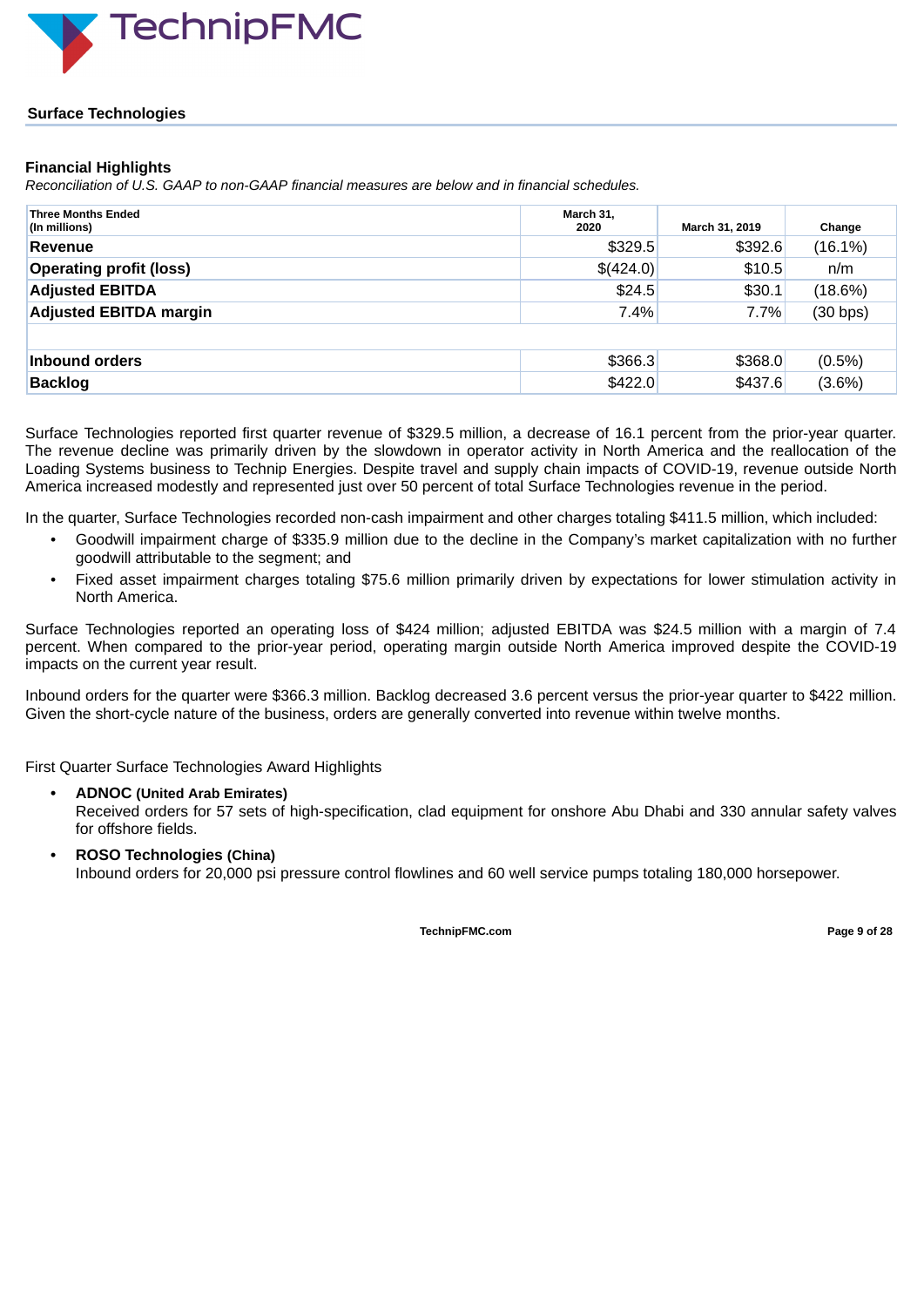

## **• Dana Petroleum Unity Project (Netherlands)**

Contract to supply surface wellheads, trees and services for the Unity Project offshore Netherlands; scope of supply is from our standardized product offering.

**TechnipFMC.com Page 10 of [28](#page-31-0)**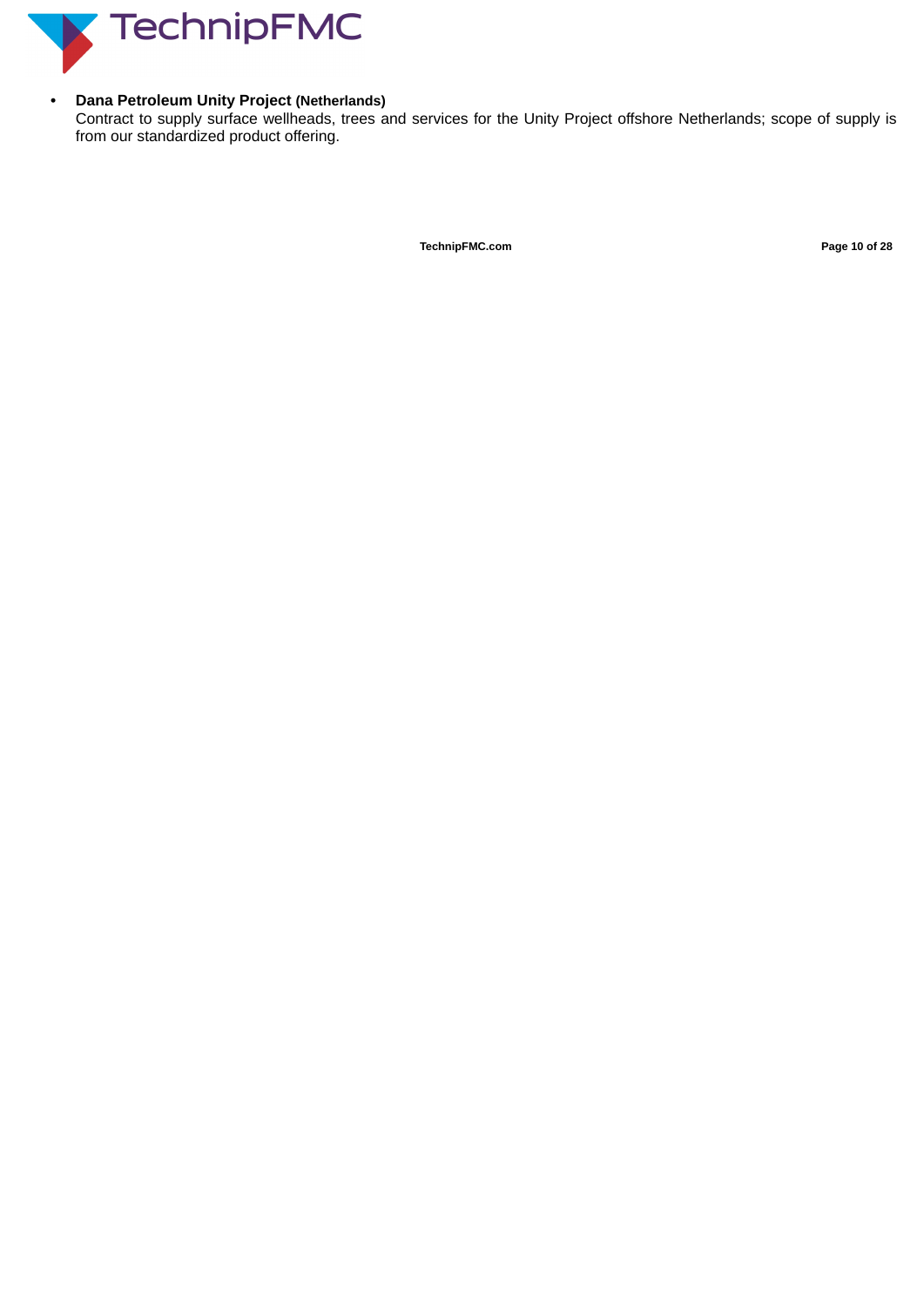

#### **Corporate and Other Items**

Corporate expense in the first quarter was \$112.2 million. This includes charges and credits totaling \$30.7 million of expense. Excluding charges and credits, corporate expense was \$81.5 million which included \$43.3 million of foreign exchange losses. The foreign exchange losses resulted from the impact of the strengthening U.S. dollar on hedging costs and timing differences in naturally hedged projects.

|                                                                             | <b>Three Months Ended</b> |  |
|-----------------------------------------------------------------------------|---------------------------|--|
| (In millions)                                                               | March 31,<br>2020         |  |
| Corporate expense, reported                                                 | \$112.2                   |  |
| Less charges and (credits) [Exhibit 9]                                      | \$30.7                    |  |
| Corporate expense, adjusted                                                 | \$81.5                    |  |
| Less foreign exchange losses                                                | \$43.3                    |  |
| Corporate expense, adjusted and excluding foreign exchange<br><b>losses</b> | \$38.2                    |  |

Net interest expense was \$72 million in the quarter, which included an increase in the liability payable to joint venture partners of \$35.5 million.

The Company recorded a tax provision in the quarter of \$37.7 million. The quarterly tax rate was impacted by the non-deductible impairment charges recorded in the quarter.

Total depreciation and amortization for the quarter was \$120.4 million.

Cash flow from operations in the quarter was \$27.9 million. The Company ended the period with cash and cash equivalents of \$4,999.4 million, of which approximately \$3,200 million was held in joint ventures. Operating cash and cash equivalents totaled approximately \$1,800 million, a significant portion of which was readily available for corporate use. Net cash at the end of the period was \$588.8 million.

#### **Liquidity**

The Company's liquidity is supported by a revolving credit facility (RCF) of \$2.5 billion. The committed credit backstops our ability to issue commercial paper obligations on a long-term basis. The available capacity under the RCF is reduced by our outstanding commercial paper balance and any borrowings under the facility. As of March 31, 2020, the Company had \$1,374 million of commercial paper outstanding and had drawn down \$500 million from the RCF in response to the conditions in the commercial paper markets.

**TechnipFMC.com Page 11 of [28](#page-31-0)**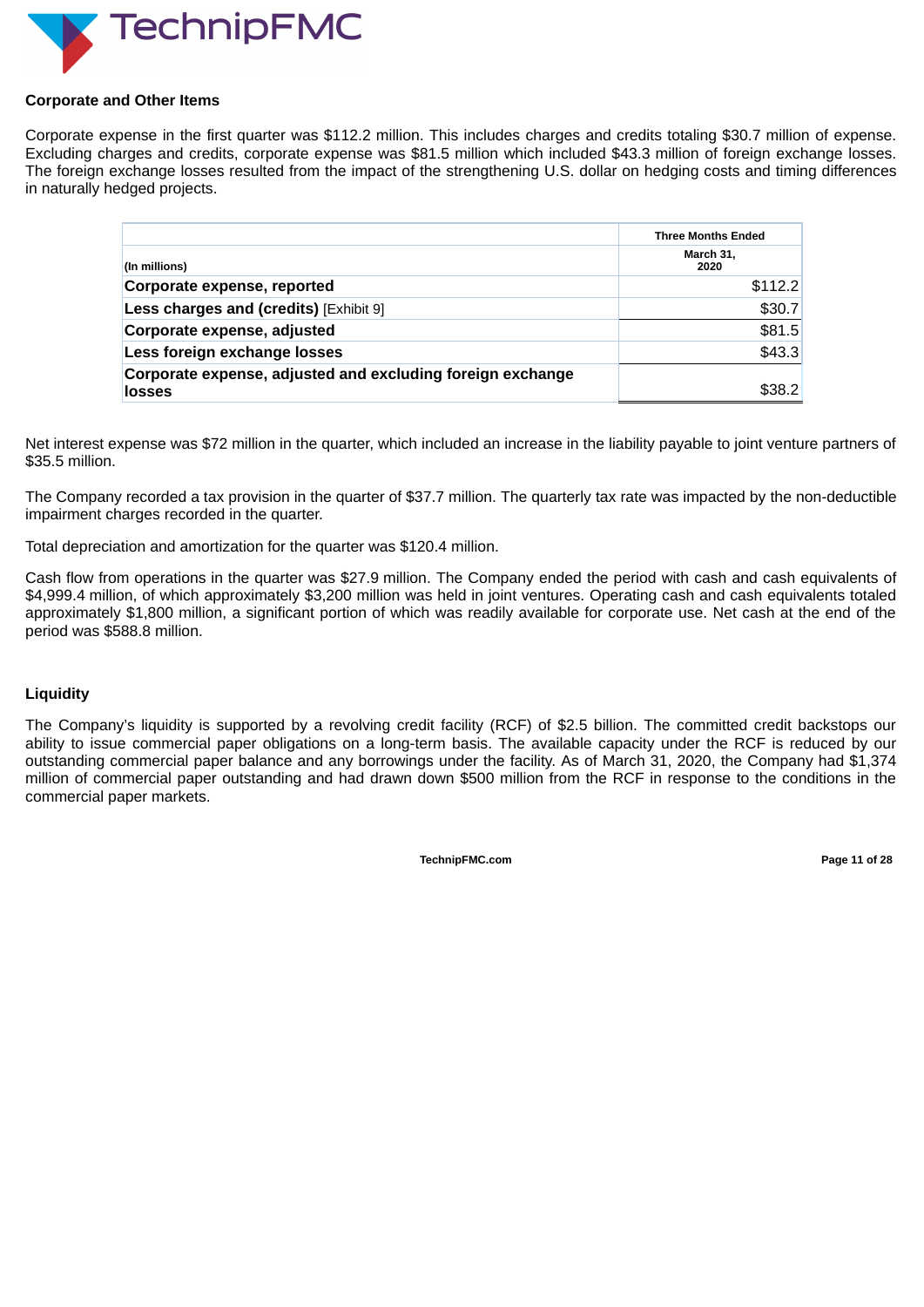

#### **Dividend**

The Company recently announced that its Board of Directors has revised its dividend policy to \$0.13 per share on an annualized basis. The Company made a dividend payment of \$0.13 per share earlier this month, and this fulfills the annual dividend distribution for 2020. The revised dividend policy will reduce the annual cash distribution by \$175 million when compared to the prior year.

The Company intends to pay its 2021 dividend in quarterly installments beginning in April 2021.

**TechnipFMC.com Page 12 of [28](#page-31-0)**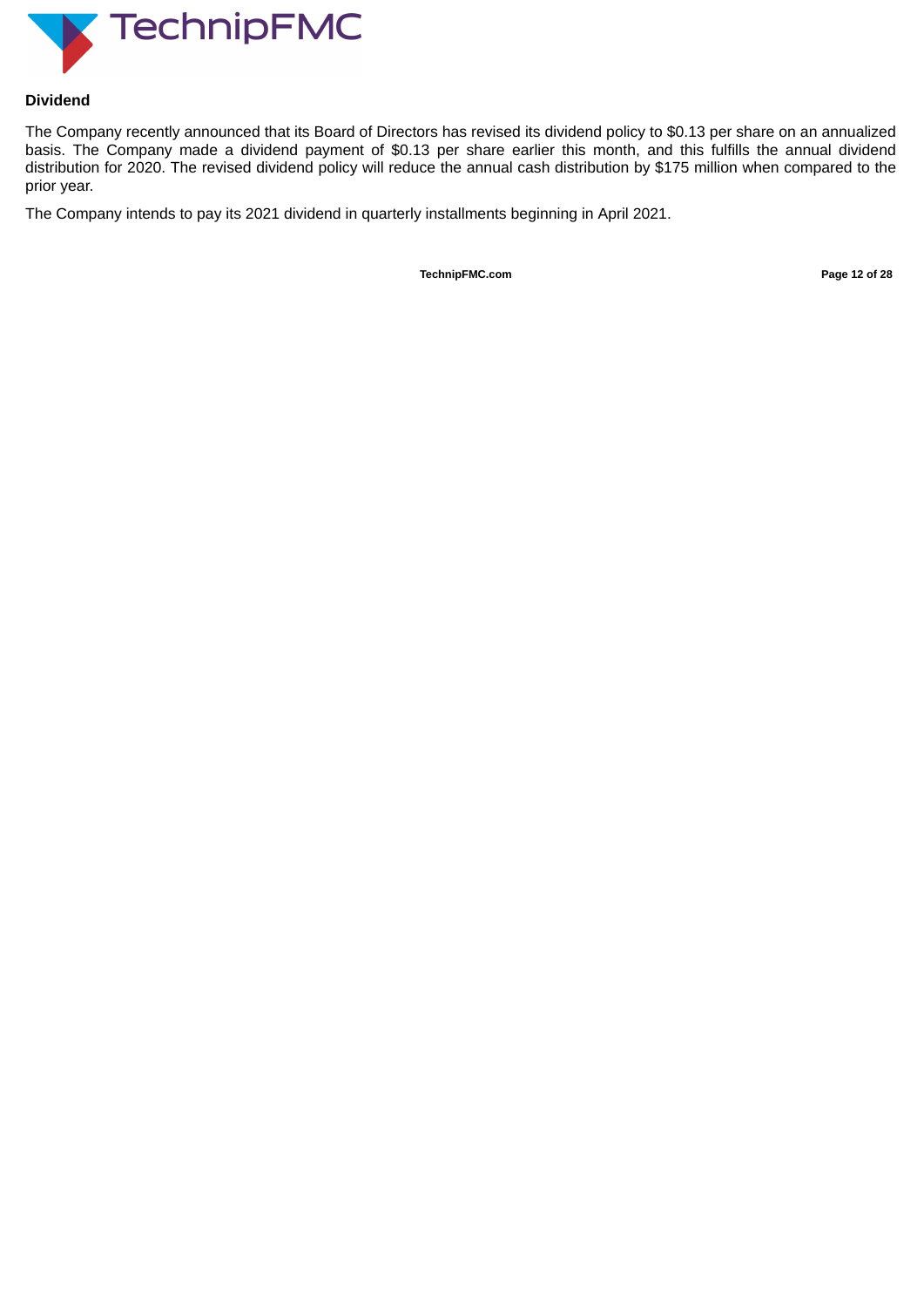

#### **2020 Financial Guidance 1**

The Company's full-year guidance for 2020 can be found in the table below. All segment guidance assumes no further material degradation from COVID-19 impacts.

#### **2020 Guidance** *\*Updated April 22, 2020*

#### **Subsea**

*In lieu of specific revenue and EBITDA margin guidance, we provide the following:*

● \$3.1 billion of backlog to be converted into revenue for remainder of the year

- Inbound orders to be down as much as 50% versus 2019
- Subsea Services revenue to be approximately \$1 billion for the full year
- Installation campaigns extend to 2021; limited flexibility to mitigate near-term costs

**Technip Energies**

Revenue in a range of \$6.3 - 6.8 billion

 $\overline{\phantom{a}}$  , where  $\overline{\phantom{a}}$  , where  $\overline{\phantom{a}}$  , where  $\overline{\phantom{a}}$ 

EBITDA margin at least 10% (excluding charges and credits)

#### **Surface Technologies**

*In lieu of specific revenue and EBITDA margin guidance, we provide the following:*

- International market to represent ~60% of revenue mix
- Vertical integration and technology differentiation benefits internationally
- Aggressive actions to North America cost base; expect to be modestly profitable (excluding charges and credits)

## **TechnipFMC**

**Corporate expense, net** \$165 - 175 million for the full year (excluding the impact of foreign currency fluctuations)

**Net interest expense** \$80 - 90 million for the full year (excluding the impact of revaluation of partners' mandatorily redeemable financial liability)

**Capital expenditures** approximately \$300 million for the full year

<sup>&</sup>lt;sup>1</sup> Our guidance measures adjusted EBITDA margin, corporate expense, net (excluding the impact of foreign currency fluctuations) and net interest expense (excluding the impact of revaluation of partners' mandatorily redeemable financial liability) are non-GAAP financial measures. We are unable to provide a reconciliation to comparable GAAP financial measures on a forward-looking basis without unreasonable effort because of the unpredictability of the individual components of the most directly comparable GAAP financial measure and the variability of items excluded from each such measure. Such information may have a significant, and potentially unpredictable, impact on our future financial results.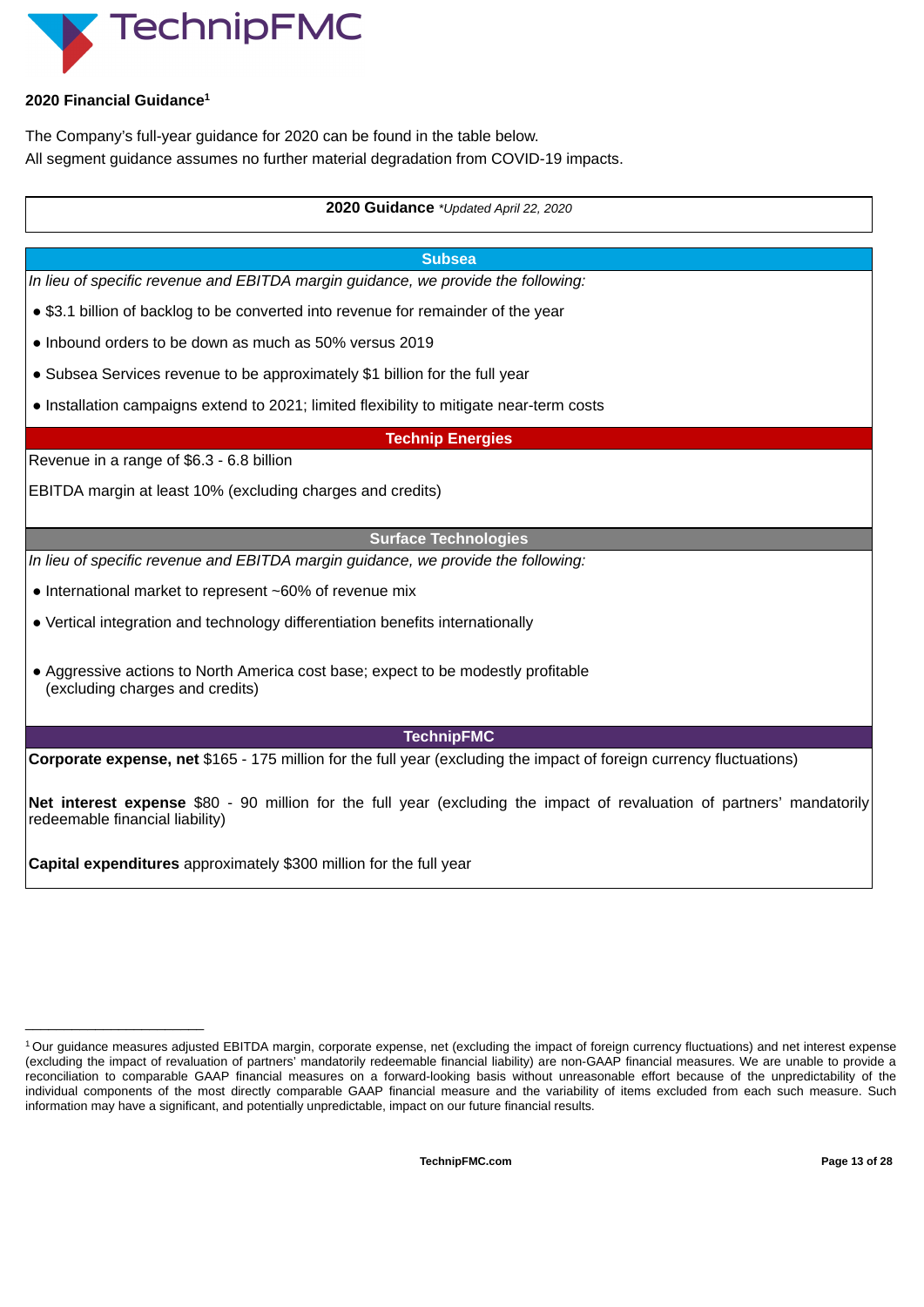

#### **Teleconference**

The Company will host a teleconference on Thursday, April 23, 2020 to discuss the first quarter 2020 financial results. The call will begin at 1 p.m. London time (8 a.m. New York time). Dial-in information and an accompanying presentation can be found at www.TechnipFMC.com.

Webcast access will also be available on our website prior to the start of the call. An archived audio replay will be available after the event at the same website address. In the event of a disruption of service or technical difficulty during the call, information will be posted on our website.

**TechnipFMC.com Page 14 of [28](#page-31-0)**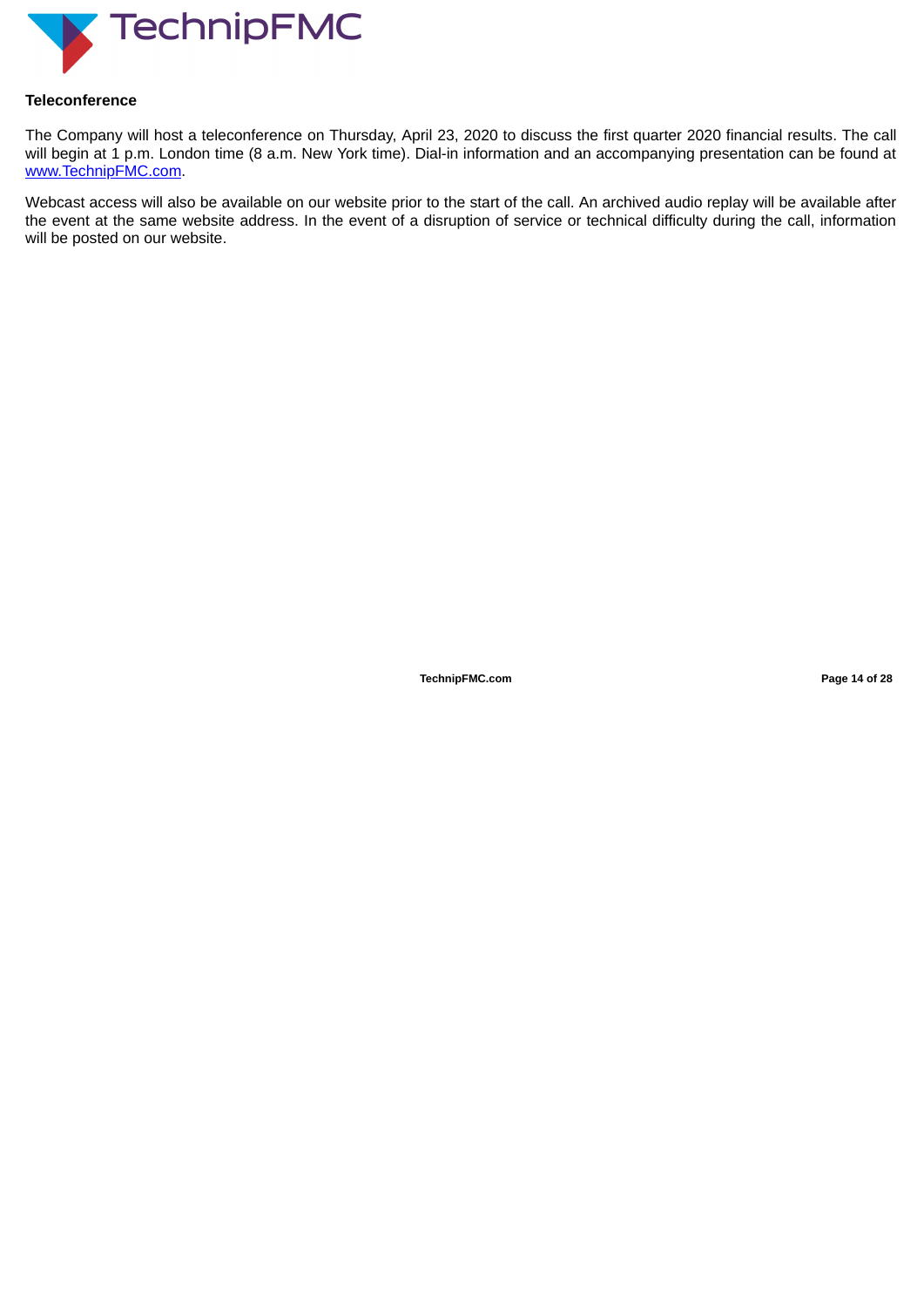

#### **###**

#### *About TechnipFMC*

TechnipFMC is a global leader in subsea, onshore/offshore, and surface projects. With our proprietary technologies and *production systems, integrated expertise, and comprehensive solutions, we are transforming our clients' project economics.*

We are uniquely positioned to deliver greater efficiency across project lifecycles from concept to project delivery and beyond. Through innovative technologies and improved efficiencies, our offering unlocks new possibilities for our clients in developing *their oil and gas resources.*

Each of our more than 37,000 employees is driven by a steady commitment to clients and a culture of purposeful innovation, *challenging industry conventions, and rethinking how the best results are achieved.*

TechnipFMC utilizes its website www.TechnipFMC.com as a channel of distribution of material company information. To learn more about us and how we are enhancing the performance of the world's energy industry, go to www.TechnipFMC.com and *follow us on Twitter @TechnipFMC.*

This communication contains "forward-looking statements" as defined in Section 27A of the United States Securities Act of 1933, as amended, and Section 21E of the United States Securities Exchange Act of 1934, as amended. Words such as "quidance," "confident," "believe." "expect." "anticipate." "plan." "intend." "foresee." "should." "would." "could." "mav." "will." "likelv." "predicated." "estimate." "outlook" and similar expressions are intended to identify forward-looking statements, which are generally not historical in nature. Such forward-looking statements involve significant risks, uncertainties and assumptions that could cause actual results to differ materially from our historical *experience and our present expectations or projections, including the following known material factors:*

- risks associated with disease outbreaks and changes in, and the administration of, treaties, laws, and regulations, including the *response to public health issues, such as COVID-19;*
- *• risks associated with our ability to consummate our proposed separation and spin-off;*
- *• unanticipated changes relating to competitive factors in our industry;*
- demand for our products and services, which is affected by changes in the price of, and demand for, crude oil and natural gas in *domestic and international markets;*
- our ability to develop and implement new technologies and services, as well as our ability to protect and maintain critical intellectual *property assets;*
- *• potential liabilities arising out of the installation or use of our products;*
- cost overruns related to our fixed price contracts or capital asset construction projects that may affect revenues;
- our ability to timely deliver our backlog and its effect on our future sales, profitability, and our relationships with our customers;
- *• our reliance on subcontractors, suppliers and joint venture partners in the performance of our contracts;*
- *• our ability to hire and retain key personnel;*
- *• piracy risks for our maritime employees and assets;*
- *• the potential impacts of seasonal and weather conditions;*
- *• the cumulative loss of major contracts or alliances;*

**TechnipFMC.com Page 15 of [28](#page-31-0)**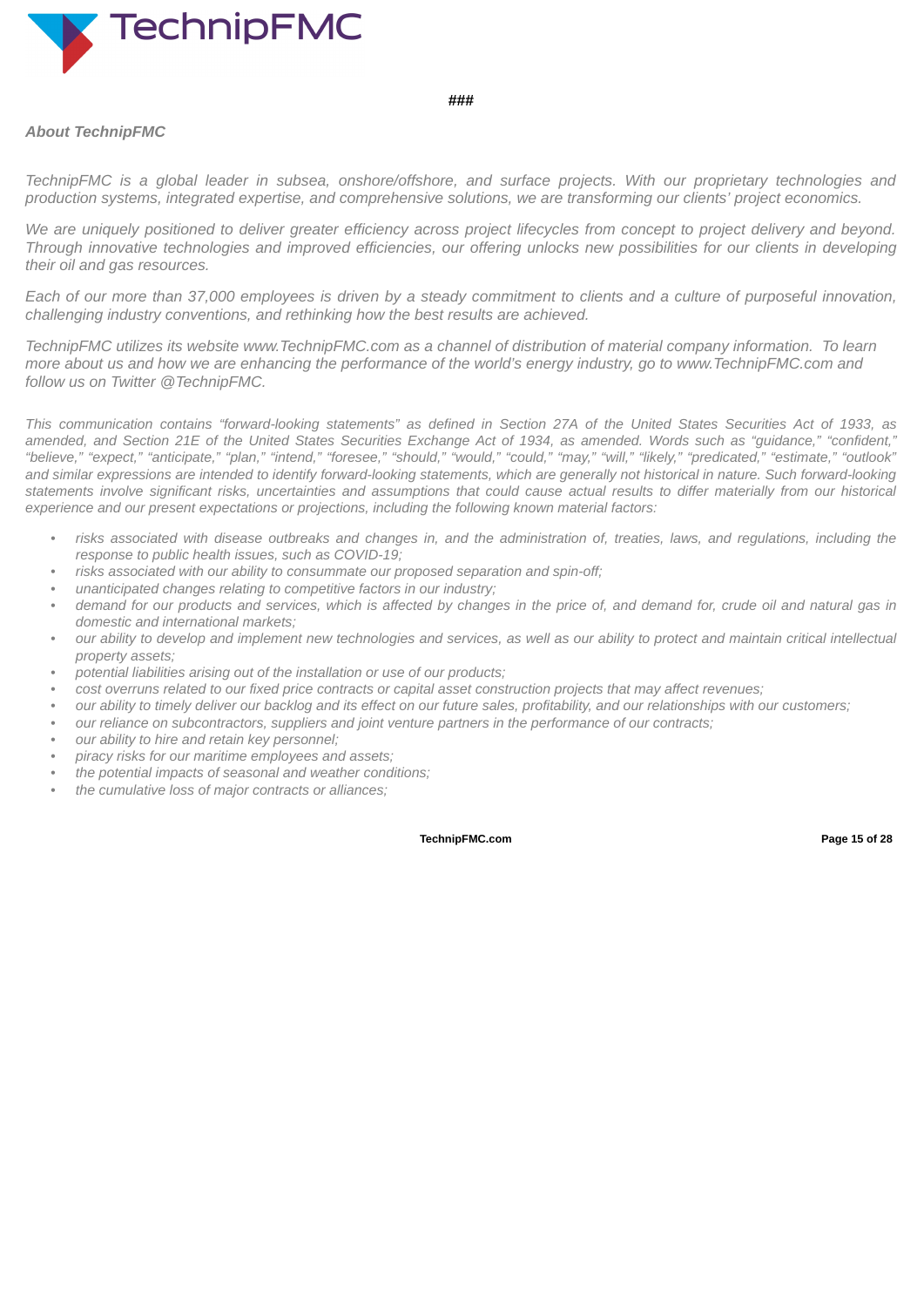

- U.S. and international laws and regulations, including existing or future environmental regulations, that may increase our costs, limit *the demand for our products and services or restrict our operations;*
- disruptions in the political, regulatory, economic and social conditions of the countries in which we conduct business;
- risks associated with The Depository Trust Company and Euroclear for clearance services for shares traded on the NYSE and *Euronext Paris, respectively;*
- *• the United Kingdom's withdrawal from the European Union;*
- risks associated with being an English public limited company, including the need for "distributable profits", shareholder approval of certain capital structure decisions, and the risk that we may not be able to pay dividends or repurchase shares in accordance with *our announced capital allocation plan;*
- *• compliance with covenants under our debt instruments and conditions in the credit markets;*
- downgrade in the ratings of our debt could restrict our ability to access the debt capital markets:
- *• the outcome of uninsured claims and litigation against us;*
- *• the risks of currency exchange rate fluctuations associated with our international operations;*
- *• risks related to our acquisition and divestiture activities;*
- failure of our information technology infrastructure or any significant breach of security, including related to cyber attacks, and actual *or perceived failure to comply with data security and privacy obligations;*
- risks associated with tax liabilities, changes in U.S. federal or international tax laws or interpretations to which they are subject; and
- such other risk factors as set forth in our filings with the U.S. Securities and Exchange Commission and in our filings with the Autorité *des marchés financiers or the U.K. Financial Conduct Authority.*

We caution you not to place undue reliance on any forward-looking statements, which speak only as of the date hereof. We undertake no obligation to publicly update or revise any of our forward-looking statements after the date they are made, whether as a result of new *information, future events or otherwise, except to the extent required by law.*

**TechnipFMC.com Page 16 of [28](#page-31-0)**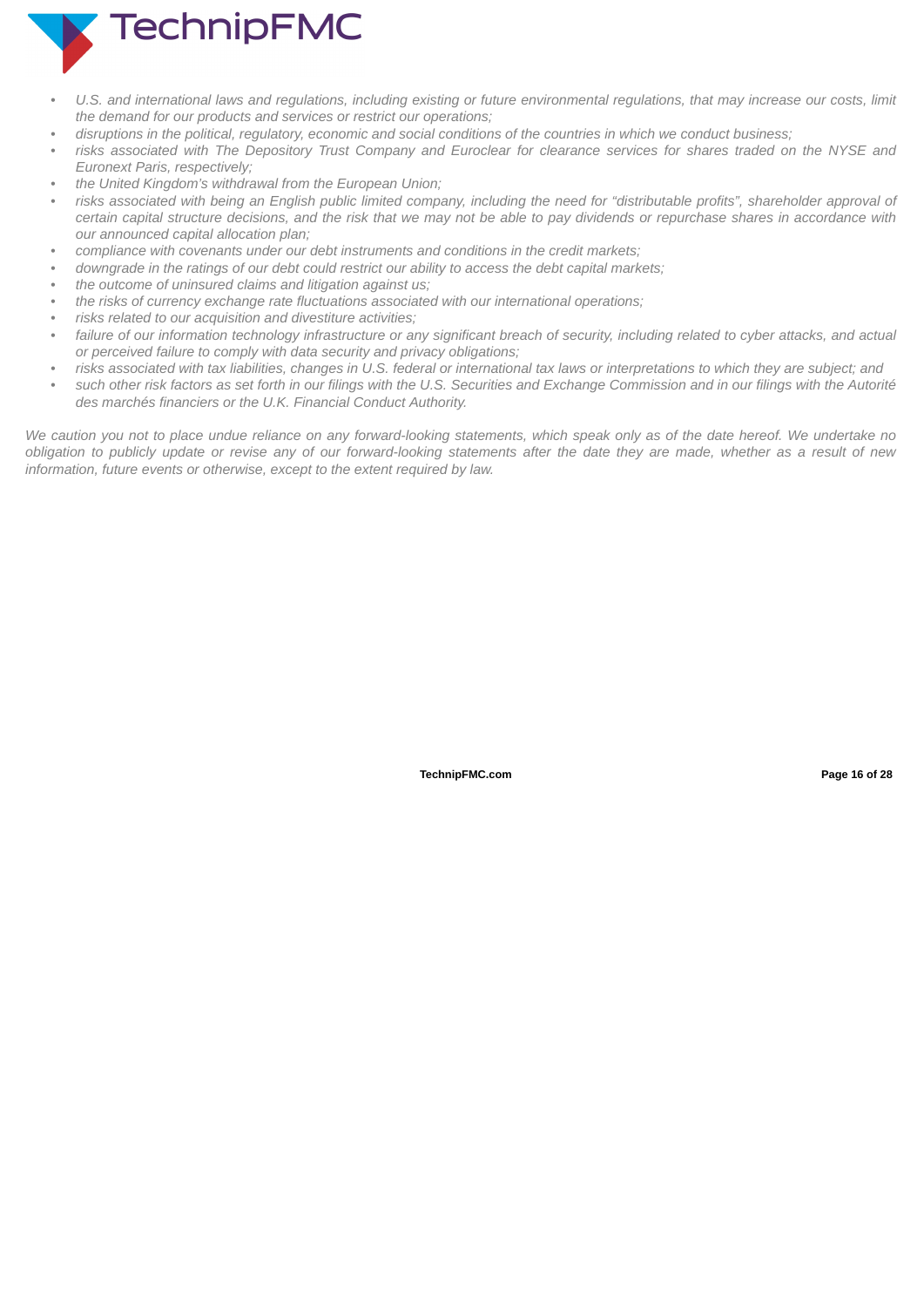

### **Contacts**

#### **Investor relations**

Matt Seinsheimer Vice President Investor Relations Tel: +1 281 260 3665 Email: Matt Seinsheimer

Phillip Lindsay Director Investor Relations (Europe) Tel: +44 (0) 20 3429 3929 Email: Phillip Lindsay

### **Media relations**

Christophe Bélorgeot Senior Vice President Corporate Engagement Tel: +33 1 47 78 39 92 Email: Christophe Belorgeot

Brooke Robertson Public Relations Director Tel: +1 281 591 4108 Email: Brooke Robertson

**TechnipFMC.com Page 17 of [28](#page-31-0)**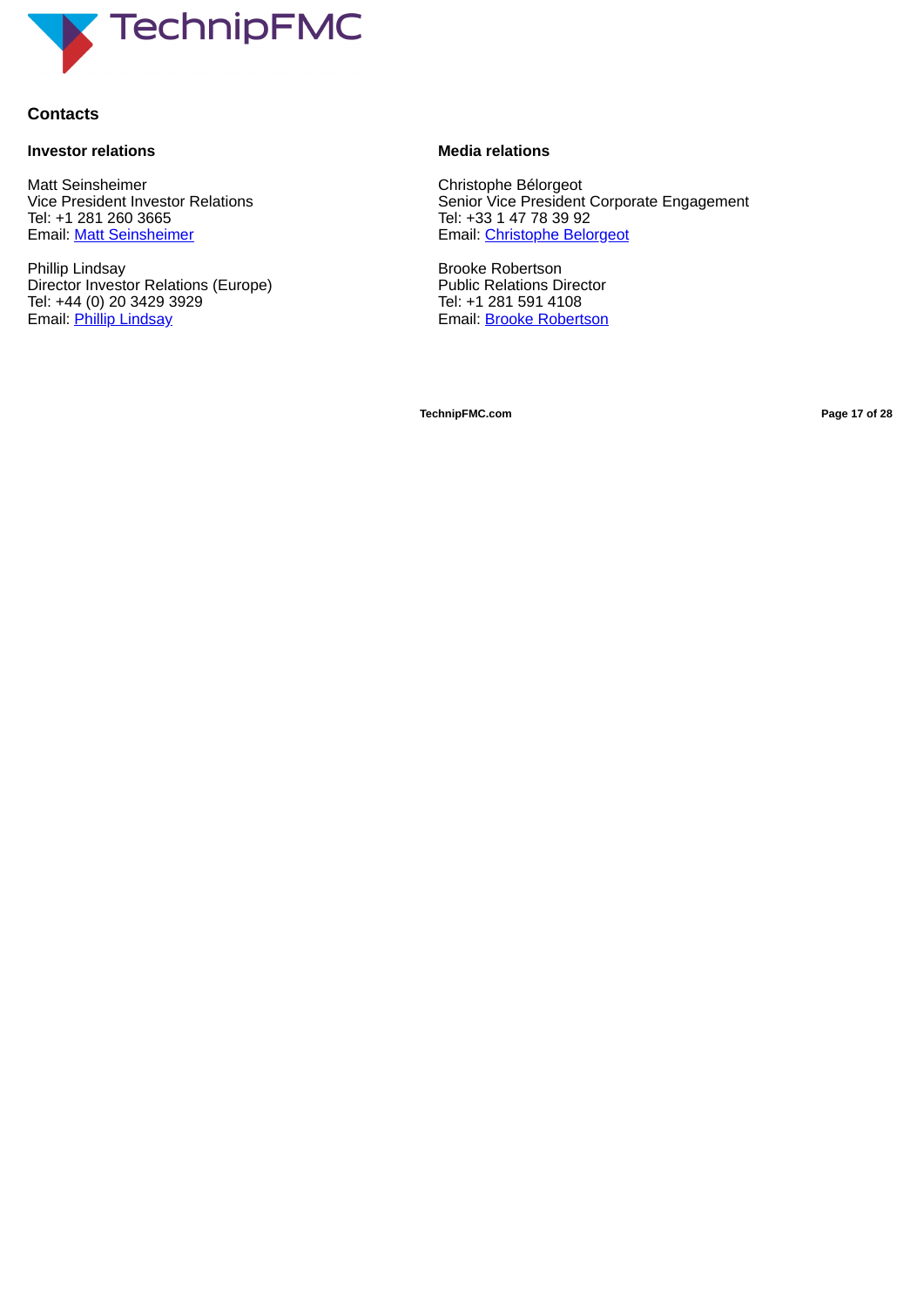#### **TECHNIPFMC PLC AND CONSOLIDATED SUBSIDIARIES CONDENSED CONSOLIDATED STATEMENTS OF INCOME (In millions, except per share data)**

|                                                            | (Unaudited)               |     |         |  |
|------------------------------------------------------------|---------------------------|-----|---------|--|
|                                                            | <b>Three Months Ended</b> |     |         |  |
|                                                            | March 31,                 |     |         |  |
|                                                            | 2020                      |     | 2019    |  |
| Revenue                                                    | \$<br>3,130.3             | \$  | 2,913.0 |  |
| Costs and expenses                                         | 6,266.3                   |     | 2,778.2 |  |
|                                                            | (3, 136.0)                |     | 134.8   |  |
| Other (expense) income, net                                | 0.3                       |     | (12.3)  |  |
| Income (loss) before net interest expense and income taxes | (3, 135.7)                |     | 122.5   |  |
| Net interest expense                                       | (72.3)                    |     | (88.2)  |  |
| Income (loss) before income taxes                          | (3,208.0)                 |     | 34.3    |  |
| Provision (benefit) for income taxes                       | 37.7                      |     | 14.5    |  |
| Net Income (loss)                                          | (3,245.7)                 |     | 19.8    |  |
| Net (income) loss attributable to noncontrolling interests | (10.4)                    |     | 1.1     |  |
| Net income (loss) attributable to TechnipFMC plc           | \$<br>(3,256.1)           | \$  | 20.9    |  |
| Income (loss) per share attributable to TechnipFMC plc:    |                           |     |         |  |
| <b>Basic</b>                                               | \$<br>(7.28)              | -\$ | 0.05    |  |
| Diluted                                                    | \$<br>(7.28)              | -\$ | 0.05    |  |
| Weighted average shares outstanding:                       |                           |     |         |  |
| <b>Basic</b>                                               | 447.5                     |     | 450.1   |  |
| Diluted                                                    | 447.5                     |     | 453.3   |  |
| Cash dividends declared per share                          | \$<br>0.13                | \$  | 0.13    |  |

**TechnipFMC.com Page 18 of [28](#page-31-0)**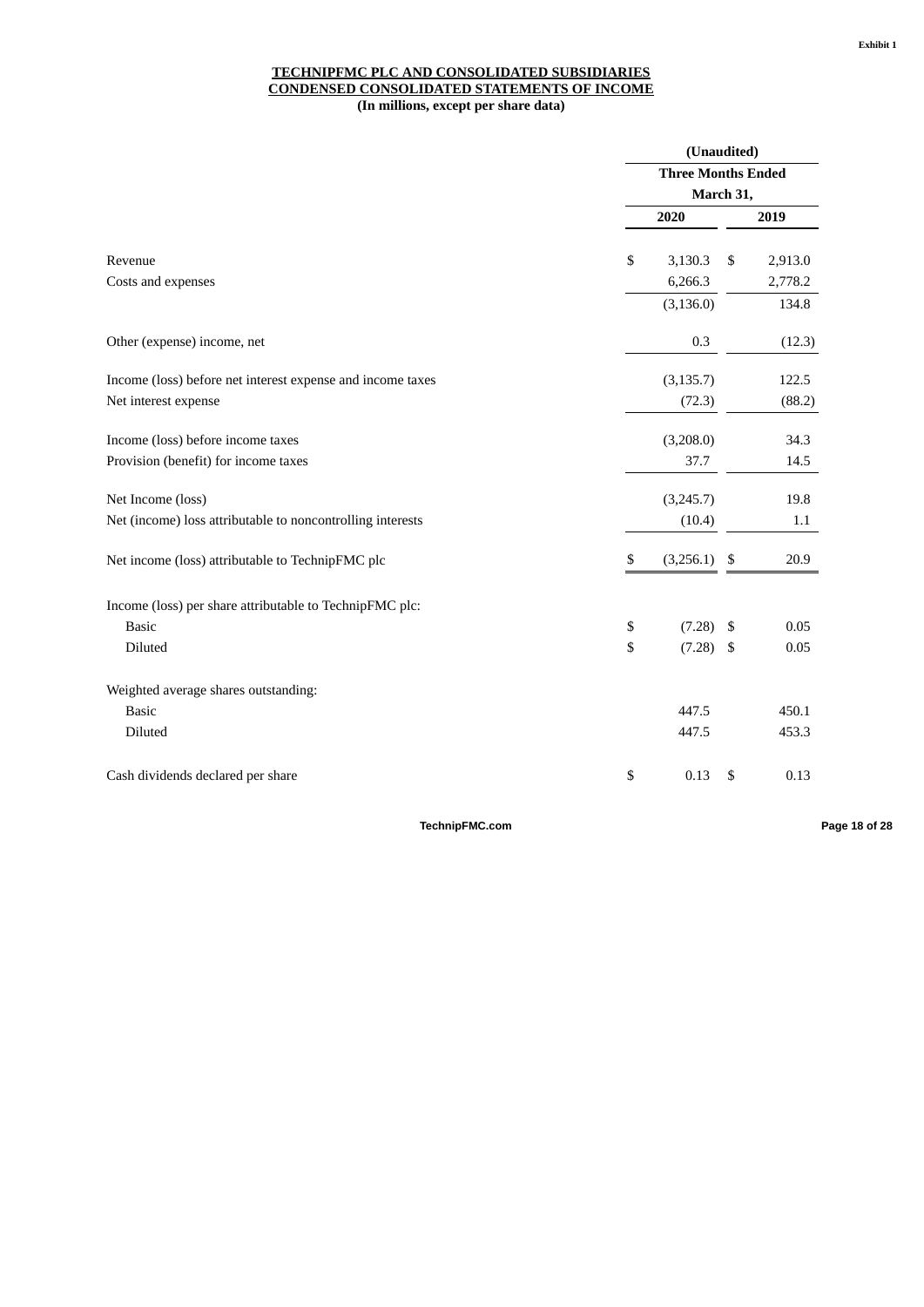#### **TECHNIPFMC PLC AND CONSOLIDATED SUBSIDIARIES BUSINESS SEGMENT DATA (In millions)**

|                                          |    | (Unaudited)<br><b>Three Months Ended</b><br>March 31, |    |         |
|------------------------------------------|----|-------------------------------------------------------|----|---------|
|                                          |    |                                                       |    |         |
|                                          |    |                                                       |    |         |
|                                          |    | 2020                                                  |    | 2019    |
| <b>Revenue</b>                           |    |                                                       |    |         |
|                                          |    |                                                       |    |         |
| Subsea                                   | \$ | 1,253.1                                               | \$ | 1,185.3 |
| <b>Technip Energies</b>                  |    | 1,547.7                                               |    | 1,335.1 |
| <b>Surface Technologies</b>              |    | 329.5                                                 |    | 392.6   |
|                                          | \$ | 3,130.3                                               | \$ | 2,913.0 |
| <b>Income (loss) before income taxes</b> |    |                                                       |    |         |
| Segment operating profit (loss)          |    |                                                       |    |         |
| Subsea                                   | \$ | $(2,750.7)$ \$                                        |    | 49.9    |
| <b>Technip Energies</b>                  |    | 151.2                                                 |    | 155.7   |
| <b>Surface Technologies</b>              |    | (424.0)                                               |    | 10.5    |
| Total segment operating profit (loss)    |    | (3,023.5)                                             |    | 216.1   |
| Corporate items                          |    |                                                       |    |         |
| Corporate expense (1)                    |    | (112.2)                                               |    | (93.6)  |
| Net interest expense                     |    | (72.3)                                                |    | (88.2)  |
| Total corporate items                    |    | (184.5)                                               |    | (181.8) |
|                                          |    |                                                       |    |         |
| Income (loss) before income taxes (2)    | \$ | (3,208.0)                                             | \$ | 34.3    |

(1) Corporate expense primarily includes corporate staff expenses, legal reserve, share-based compensation expenses, other employee benefits, certain foreign exchange gains and losses, merger transaction integration and separation expenses.

(2) Includes amounts attributable to noncontrolling interests.

**TechnipFMC.com Page 19 of [28](#page-31-0)**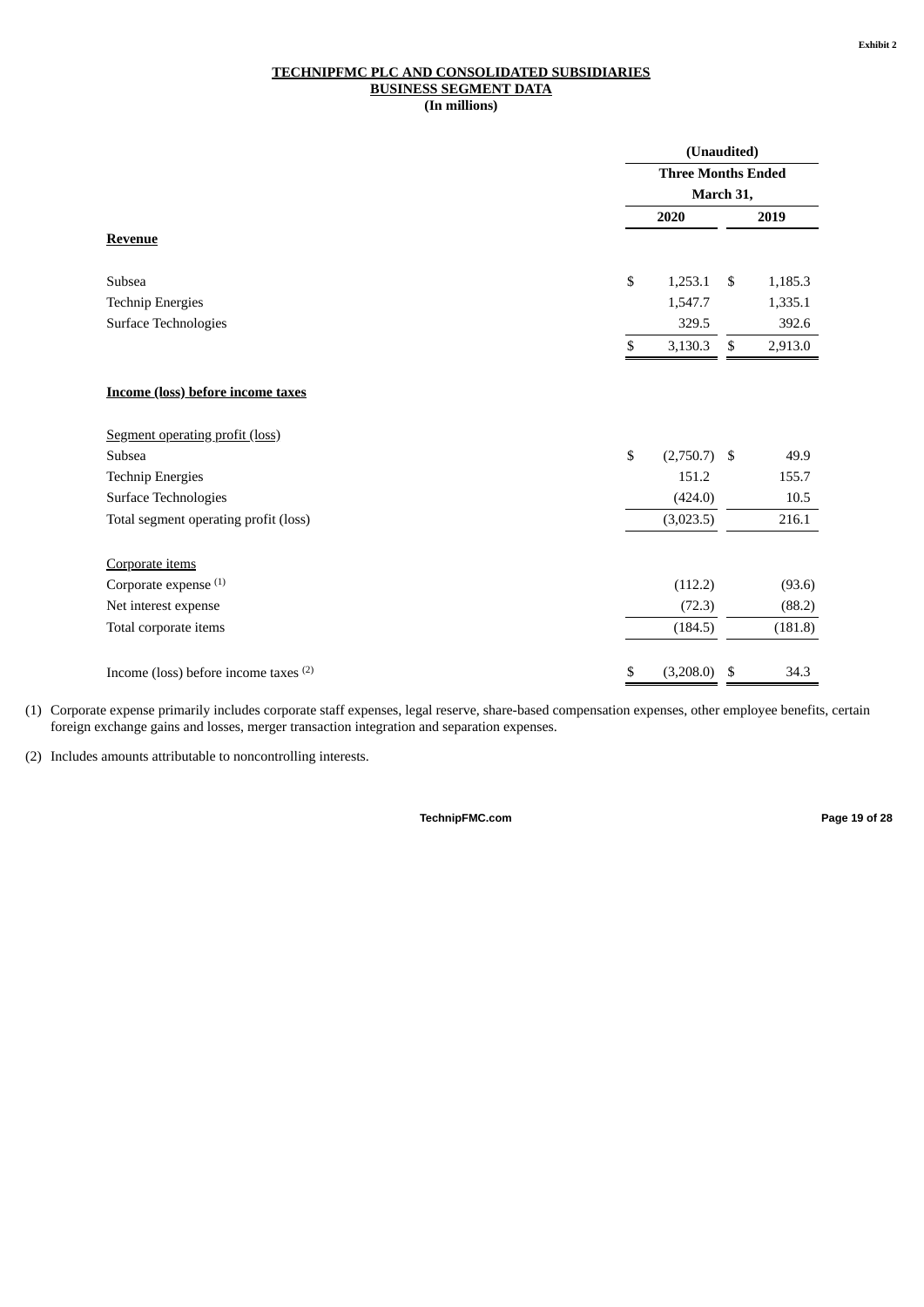#### **TECHNIPFMC PLC AND CONSOLIDATED SUBSIDIARIES BUSINESS SEGMENT DATA (In millions, unaudited)**

|                               | <b>Three Months Ended</b> |      |           |  |
|-------------------------------|---------------------------|------|-----------|--|
| Inbound Orders <sup>(1)</sup> |                           |      | March 31, |  |
|                               | 2020                      |      | 2019      |  |
| Subsea                        | \$<br>1,172.1             | -\$  | 2,677.6   |  |
| <b>Technip Energies</b>       | 560.6                     |      | 3,138.9   |  |
| Surface Technologies          | 366.3                     |      | 368.0     |  |
| Total inbound orders          | \$<br>2,099.0             | \$   | 6,184.5   |  |
|                               |                           |      |           |  |
| Order Backlog <sup>(2)</sup>  | March 31,                 |      |           |  |
|                               | 2020                      |      | 2019      |  |
|                               |                           |      |           |  |
| Subsea                        | \$<br>7,773.5             | - \$ | 7,477.3   |  |
| <b>Technip Energies</b>       | 13,766.6                  |      | 9,862.7   |  |
| Surface Technologies          | 422.0                     |      | 437.6     |  |
| Total order backlog           | \$<br>21,962.1            | \$   | 17,777.6  |  |

(1) Inbound orders represent the estimated sales value of confirmed customer orders received during the reporting period.

(2) Order backlog is calculated as the estimated sales value of unfilled, confirmed customer orders at the reporting date.

**TechnipFMC.com Page 20 of [28](#page-31-0)**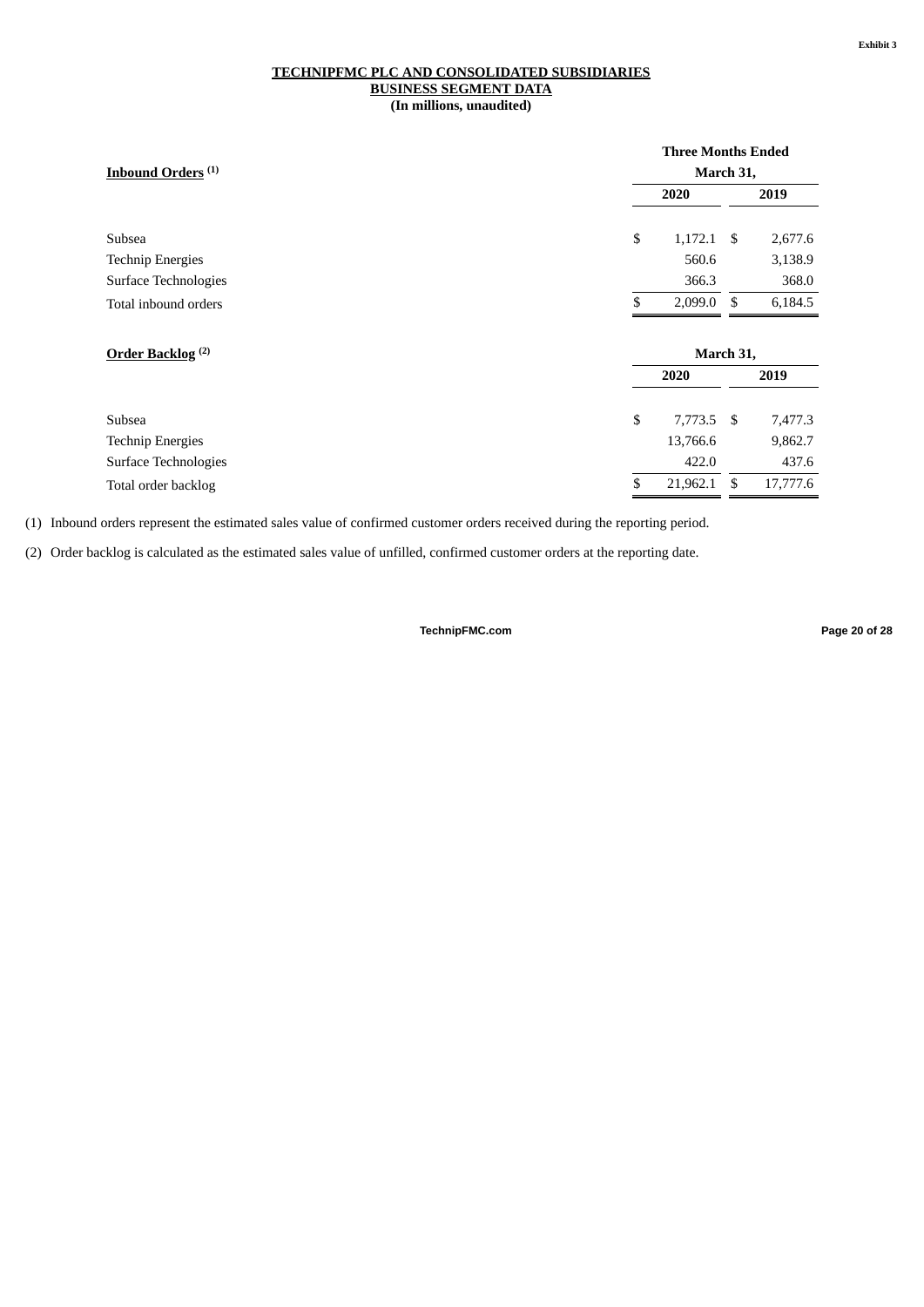#### **TECHNIPFMC PLC AND CONSOLIDATED SUBSIDIARIES CONDENSED CONSOLIDATED BALANCE SHEETS (In millions)**

|                                                       | (Unaudited)       |    |                      |
|-------------------------------------------------------|-------------------|----|----------------------|
|                                                       | March 31,<br>2020 |    | December 31,<br>2019 |
| Cash and cash equivalents                             | \$<br>4,999.4     | \$ | 5,190.2              |
| Trade receivables, net                                | 2,208.8           |    | 2,287.1              |
| Contract assets                                       | 1,402.9           |    | 1,520.0              |
| Inventories, net                                      | 1,347.5           |    | 1,416.0              |
| Other current assets                                  | 1,871.5           |    | 1,473.1              |
| Total current assets                                  | 11,830.1          |    | 11,886.4             |
| Property, plant and equipment, net                    | 2,852.5           |    | 3,162.0              |
| Goodwill                                              | 2,461.0           |    | 5,598.3              |
| Intangible assets, net                                | 1,049.5           |    | 1,086.6              |
| Other assets                                          | 1,734.5           |    | 1,785.5              |
| <b>Total assets</b>                                   | \$<br>19,927.6    | \$ | 23,518.8             |
| Short-term debt and current portion of long-term debt | \$<br>586.7       | \$ | 495.4                |
| Accounts payable, trade                               | 2,551.2           |    | 2,659.8              |
| <b>Contract liabilities</b>                           | 4,616.4           |    | 4,585.1              |
| Other current liabilities                             | 2,616.3           |    | 2,398.1              |
| Total current liabilities                             | 10,370.6          |    | 10,138.4             |
| Long-term debt, less current portion                  | 3,823.9           |    | 3,980.0              |
| Other liabilities                                     | 1,608.8           |    | 1,671.2              |
| Redeemable noncontrolling interest                    | 39.5              |    | 41.1                 |
| TechnipFMC plc stockholders' equity                   | 4,056.4           |    | 7,659.3              |
| Noncontrolling interests                              | 28.4              |    | 28.8                 |
| Total liabilities and equity                          | \$<br>19,927.6    | \$ | 23,518.8             |

**TechnipFMC.com Page 21 of [28](#page-31-0)**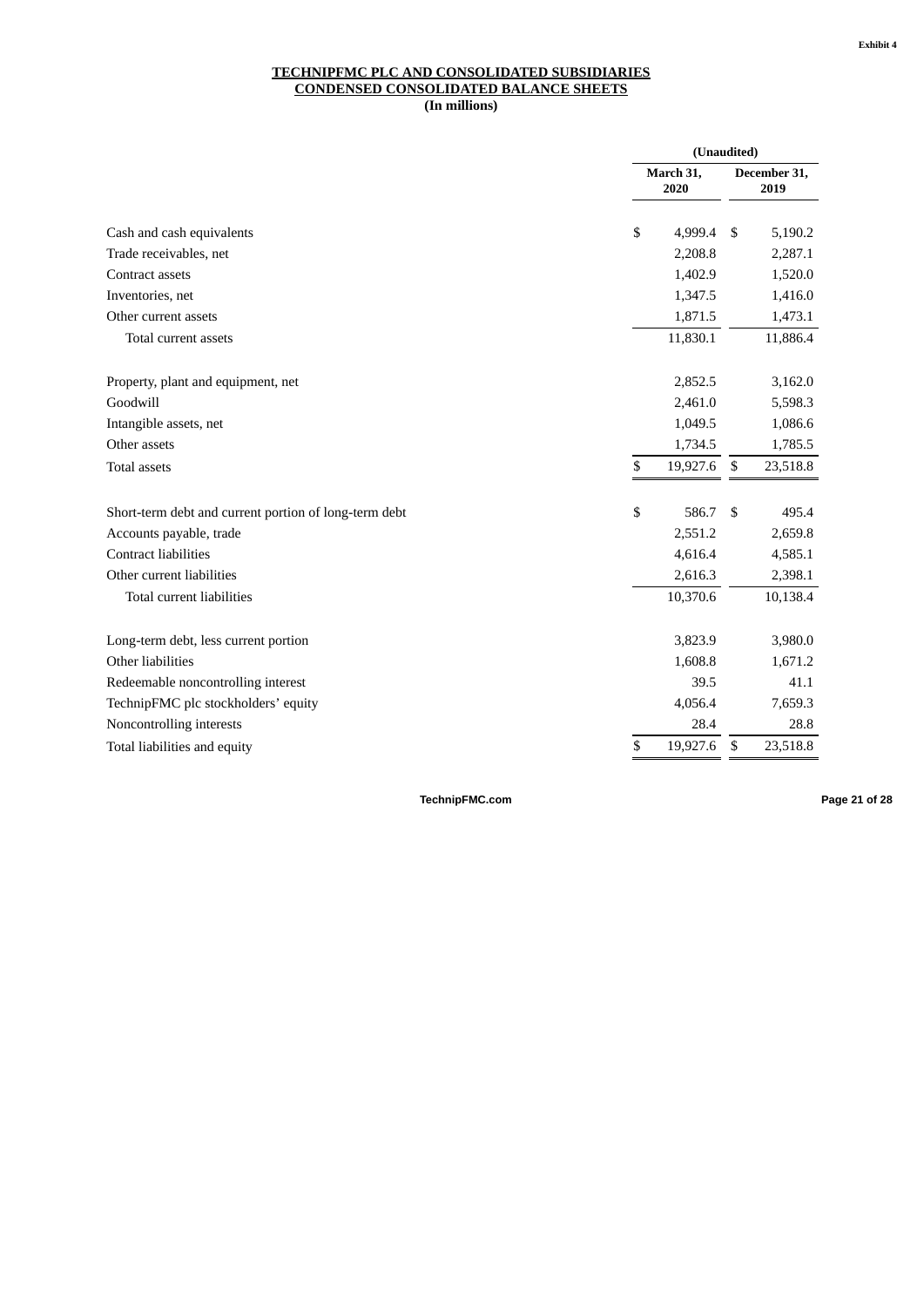#### **TECHNIPFMC PLC AND CONSOLIDATED SUBSIDIARIES CONSOLIDATED STATEMENTS OF CASH FLOWS (In millions)**

| (Unaudited)<br><b>Three Months Ended</b><br>March 31,<br>2020<br>2019<br>Cash provided (required) by operating activities<br>\$<br>Net income (loss)<br>\$<br>19.8<br>(3,245.7) |
|---------------------------------------------------------------------------------------------------------------------------------------------------------------------------------|
|                                                                                                                                                                                 |
|                                                                                                                                                                                 |
|                                                                                                                                                                                 |
|                                                                                                                                                                                 |
|                                                                                                                                                                                 |
| Adjustments to reconcile net income to cash provided (required) by operating activities                                                                                         |
| 89.5<br>88.9<br>Depreciation                                                                                                                                                    |
| Amortization<br>30.9<br>30.5                                                                                                                                                    |
| 3,188.0<br>0.9<br>Impairments                                                                                                                                                   |
| 18.3<br>20.9<br>Employee benefit plan and share-based compensation costs                                                                                                        |
| Deferred income tax provision (benefit), net<br>(90.8)<br>(54.3)                                                                                                                |
| 105.6<br>29.2<br>Unrealized loss on derivative instruments and foreign exchange                                                                                                 |
| Income from equity affiliates, net of dividends received<br>(25.4)<br>(9.9)                                                                                                     |
| Other<br>47.2<br>72.7                                                                                                                                                           |
| Changes in operating assets and liabilities, net of effects of acquisitions                                                                                                     |
| Trade receivables, net and contract assets<br>(50.5)<br>131.8                                                                                                                   |
| Inventories, net<br>(30.2)<br>(61.5)                                                                                                                                            |
| Accounts payable, trade<br>(4.2)<br>(148.6)                                                                                                                                     |
| <b>Contract liabilities</b><br>186.1<br>144.4                                                                                                                                   |
| 20.8<br>Income taxes payable (receivable), net<br>(10.0)                                                                                                                        |
| Other current assets and liabilities, net<br>(338.1)<br>(126.3)                                                                                                                 |
| 162.4<br>Other noncurrent assets and liabilities, net<br>(43.1)                                                                                                                 |
| 27.9<br>121.4<br>Cash provided by operating activities                                                                                                                          |
|                                                                                                                                                                                 |
| Cash provided (required) by investing activities                                                                                                                                |
| Capital expenditures<br>(83.5)<br>(178.2)                                                                                                                                       |
| Payment to acquire debt securities<br>(59.7)                                                                                                                                    |
| Cash received from divestiture<br>2.5                                                                                                                                           |
| Proceeds from sale of assets<br>7.5<br>0.9                                                                                                                                      |
| Cash required by investing activities<br>(73.5)<br>(237.0)                                                                                                                      |
| Cash required by financing activities                                                                                                                                           |
| 87.0<br>Net increase in short-term debt<br>114.5                                                                                                                                |
| Net decrease in commercial paper<br>(578.5)<br>(450.4)                                                                                                                          |
| Proceeds from revolving credit facility<br>500.0                                                                                                                                |
| Proceeds from issuance of long-term debt<br>96.2                                                                                                                                |
| Purchase of ordinary shares<br>(33.0)                                                                                                                                           |
| Payments related to taxes withheld on share-based compensation<br>(3.2)                                                                                                         |
| Settlements of mandatorily redeemable financial liability<br>(4.2)<br>(174.9)                                                                                                   |
| Cash required by financing activities<br>(447.6)<br>1.1                                                                                                                         |
| Effect of changes in foreign exchange rates on cash and cash equivalents<br>(146.3)<br>(11.5)                                                                                   |
| Decrease in cash and cash equivalents<br>(190.8)<br>(574.7)                                                                                                                     |
| Cash and cash equivalents, beginning of period<br>5,190.2<br>5,540.0                                                                                                            |
| \$<br>4,999.4<br>\$<br>4,965.3<br>Cash and cash equivalents, end of period                                                                                                      |

**TechnipFMC.com Page 22 of [28](#page-31-0)**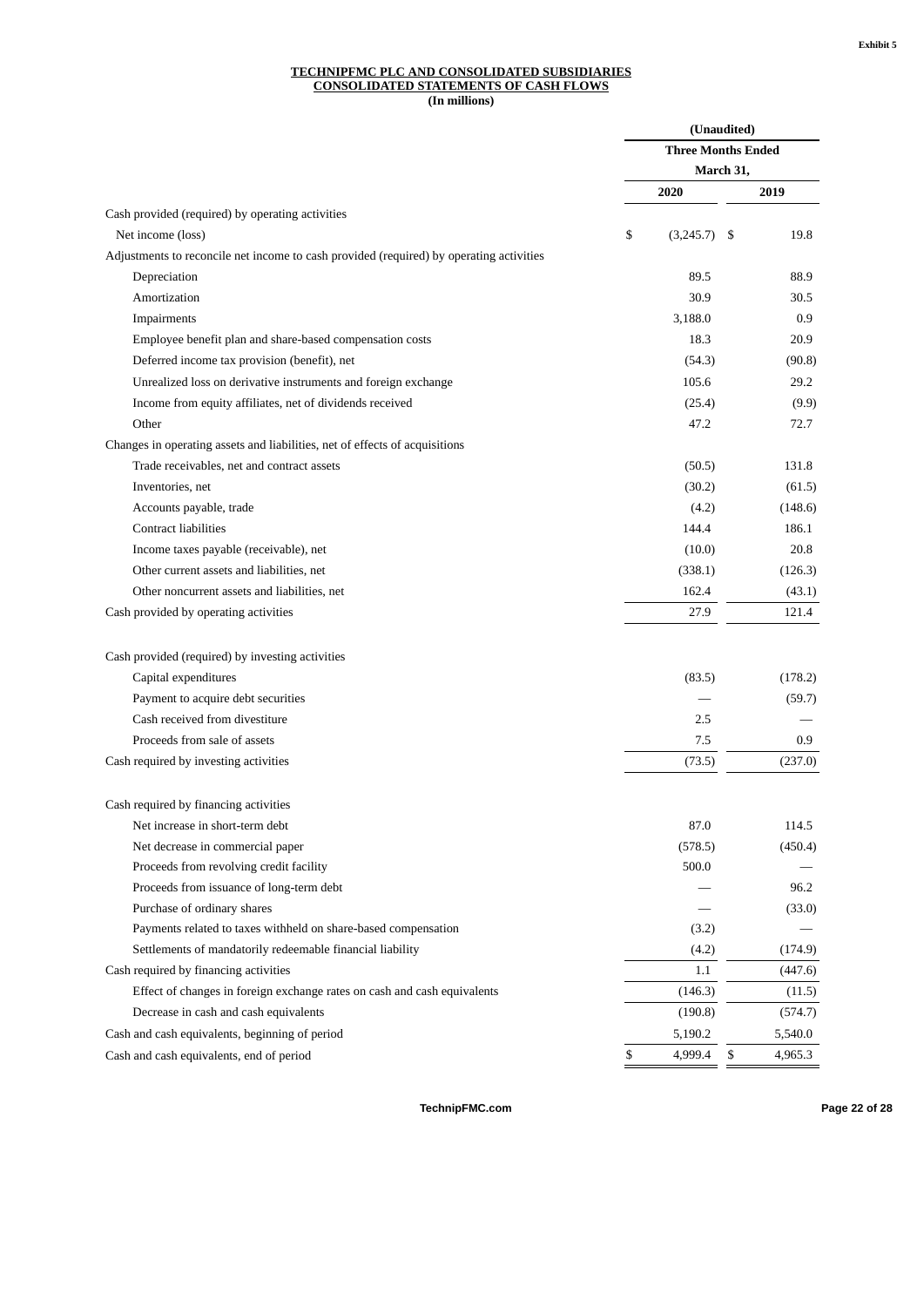#### **TECHNIPFMC PLC AND CONSOLIDATED SUBSIDIARIES CASH AND CASH EQUIVALENTS (In billions, unaudited)**

|                                     | March 31, |  |  |
|-------------------------------------|-----------|--|--|
|                                     | 2020      |  |  |
| Held by joint ventures              | 3.2       |  |  |
| Operating cash and cash equivalents | 1.8       |  |  |
| Total cash and cash equivalents     | 5.0       |  |  |

**TechnipFMC.com Page 23 of [28](#page-31-0)**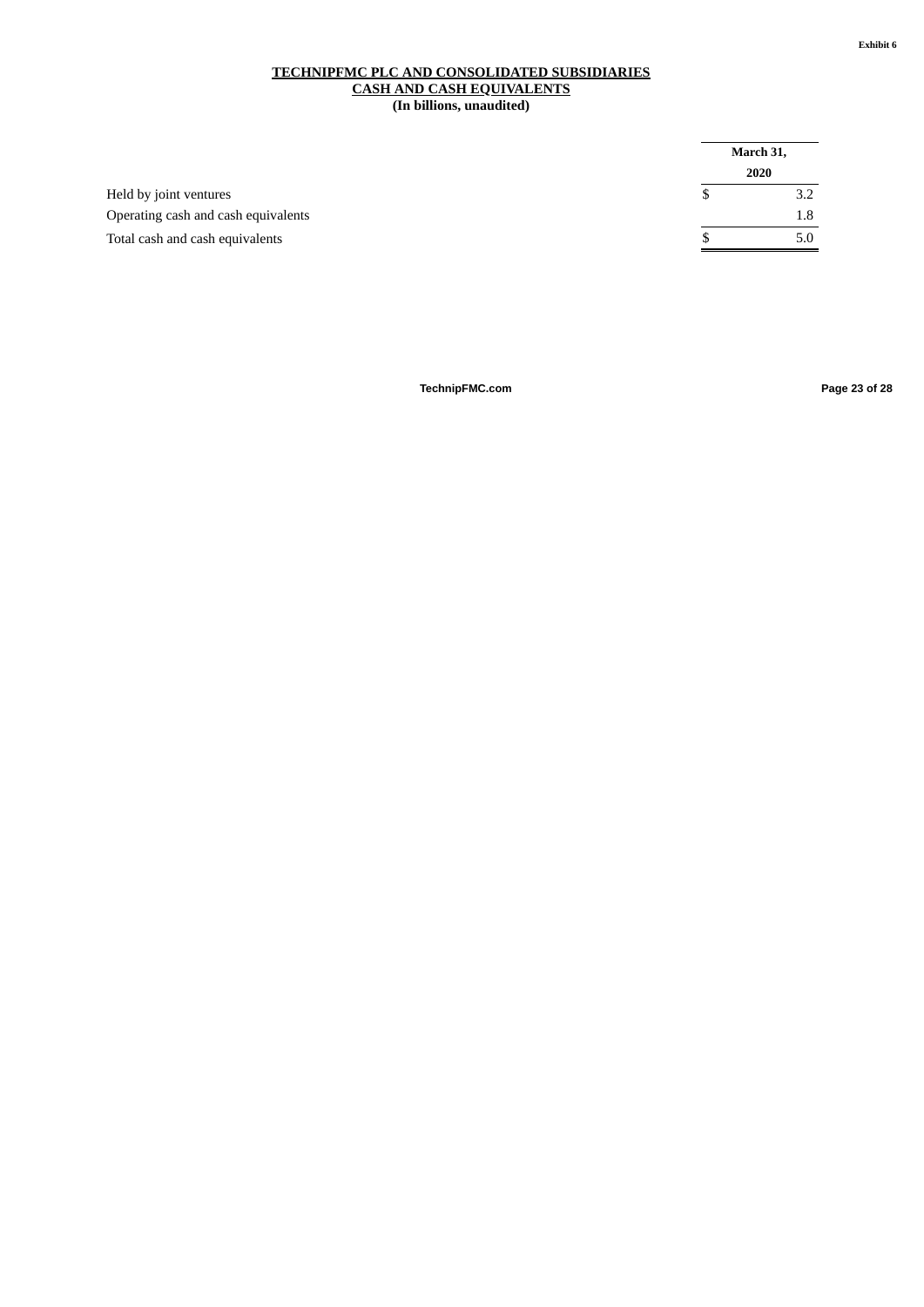#### **TECHNIPFMC PLC AND CONSOLIDATED SUBSIDIARIES BUSINESS SEGMENT DATA FOR YAMAL LNG JOINT VENTURE (In millions, unaudited)**

We control the voting control interests in the legal Technip Energies contract entities which own and account for the design, engineering, and construction of the Yamal LNG plant. Our partners have a 50% joint interest in these entities. Below is summarized financial information for the consolidated Yamal LNG joint venture as reflected at 100% in our consolidated financial statements.

|                                                           | March 31,                                         |
|-----------------------------------------------------------|---------------------------------------------------|
|                                                           | 2020                                              |
| <b>Contract liabilities</b>                               | 1,184.6<br>\$                                     |
| Mandatorily redeemable financial liability                | 300.1                                             |
|                                                           | <b>Three Months</b><br>Ended<br>March 31,<br>2020 |
| Cash provided by operating activities                     | \$<br>(30.2)                                      |
| Settlements of mandatorily redeemable financial liability | (4.2)                                             |

**TechnipFMC.com Page 24 of [28](#page-31-0)**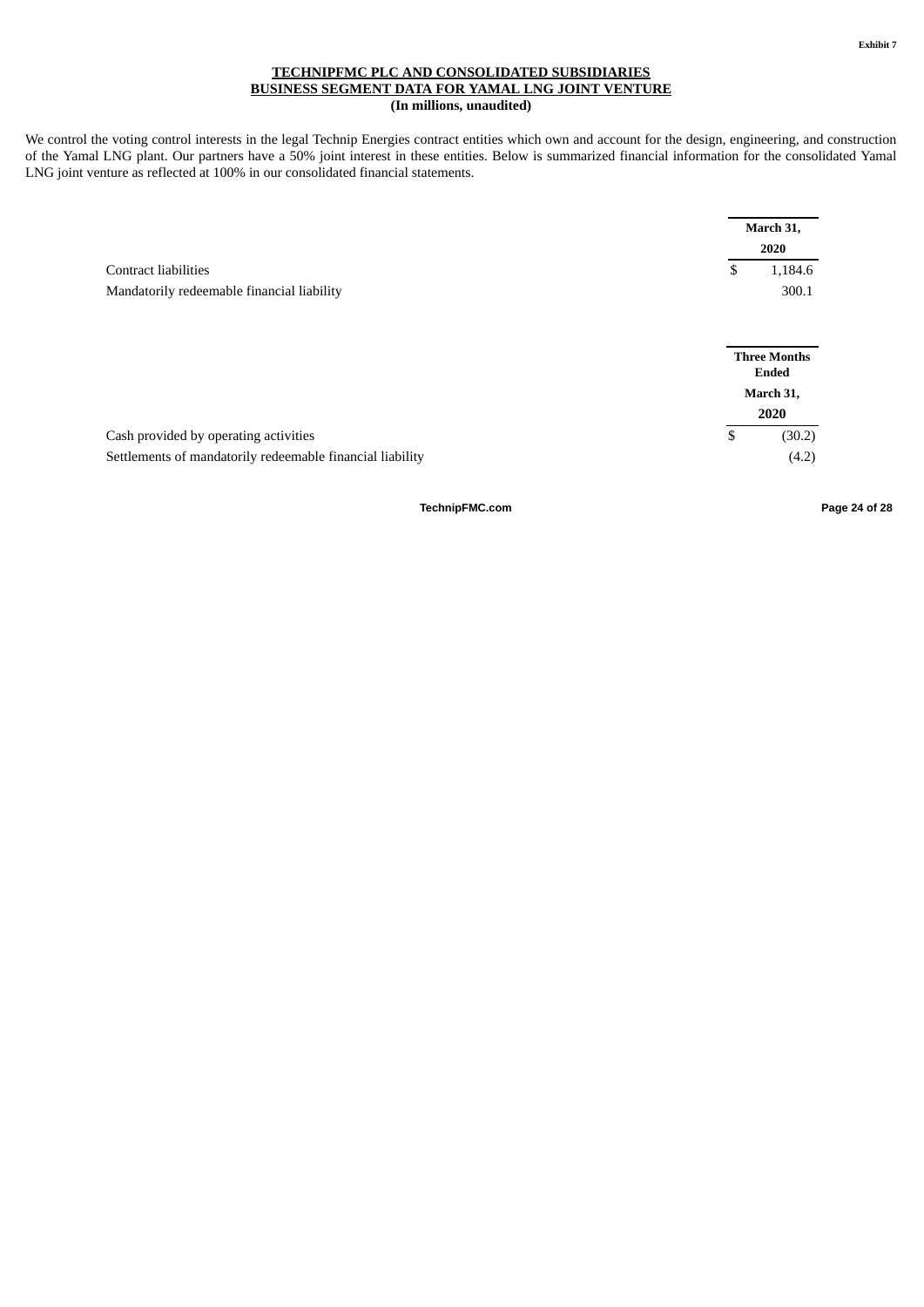#### **TECHNIPFMC PLC AND CONSOLIDATED SUBSIDIARIES RECONCILIATION OF GAAP TO NON-GAAP FINANCIAL MEASURES (In millions, unaudited)**

Charges and Credits<br>In addition to financial results determined in accordance with U.S. generally accepted accounting principles (GAAP), the first quarter 2020 Earnings Release also includes non-GAAP financial measures (as 10 of Regulation S-K of the Securities Exchange Act of 1934, as amended) and describes performance on a year-over-year basis against 2019 results and measures. Net income, excluding charges and credits, as well as measures derived from it (including Diluted EPS, excluding charges and credits; Income before net interest expense and taxes, excluding charges and credits ("Adjusted Operating profit"); Depreciation and amortization,<br>excl Management believes that the exclusion of charges and credits from these financial measures enables investors and management to more effectively evaluate TechnipFMC's operations and consolidated results of operations<br>perio performance prepared in accordance with GAAP. The following is a reconciliation of the most comparable financial measures under GAAP to the non-GAAP financial measures.

|                                         |                                                               |   |                                                                     |                                                |    | <b>Three Months Ended</b><br>March 31, 2020 |                                                                                               |    |                                         |   |                                                                                                                  |
|-----------------------------------------|---------------------------------------------------------------|---|---------------------------------------------------------------------|------------------------------------------------|----|---------------------------------------------|-----------------------------------------------------------------------------------------------|----|-----------------------------------------|---|------------------------------------------------------------------------------------------------------------------|
|                                         | Net income (loss)<br>attributable to<br><b>TechnipFMC</b> plc |   | Net income (loss)<br>attributable to<br>noncontrolling<br>interests | <b>Provision (benefit)</b><br>for income taxes |    | <b>Net interest</b><br>expense              | <b>Income (loss) before</b><br>net interest expense<br>and income taxes<br>(Operating profit) |    | <b>Depreciation</b> and<br>amortization |   | <b>Earnings before</b><br>net interest<br>expense, income<br>taxes, depreciation<br>and amortization<br>(EBITDA) |
| TechnipFMC plc, as reported             | \$<br>(3,256.1)                                               | s | 10.4                                                                | \$<br>37.7                                     | \$ | 72.3                                        | \$<br>(3, 135.7)                                                                              | \$ | 120.4                                   | S | (3,015.3)                                                                                                        |
| Charges and (credits):                  |                                                               |   |                                                                     |                                                |    |                                             |                                                                                               |    |                                         |   |                                                                                                                  |
| Impairment and other charges            | 3,159.9                                                       |   |                                                                     | 28.1                                           |    |                                             | 3,188.0                                                                                       |    |                                         |   | 3,188.0                                                                                                          |
| Restructuring and other charges         | 8.6                                                           |   |                                                                     | 2.8                                            |    |                                             | 11.4                                                                                          |    |                                         |   | 11.4                                                                                                             |
| Direct COVID-19 expenses                | 6.8                                                           |   |                                                                     | 2.2                                            |    |                                             | 9.0                                                                                           |    |                                         |   | 9.0                                                                                                              |
| Separation costs                        | 20.2                                                          |   |                                                                     | 6.9                                            |    |                                             | 27.1                                                                                          |    |                                         |   | 27.1                                                                                                             |
| Purchase price accounting<br>adjustment | 6.5                                                           |   |                                                                     | 2.0                                            |    |                                             | 8.5                                                                                           |    | (8.5)                                   |   |                                                                                                                  |
| Valuation allowance                     | 5.0                                                           |   |                                                                     | (5.0)                                          |    |                                             |                                                                                               |    |                                         |   |                                                                                                                  |
| Adjusted financial measures             | (49.1)                                                        | S | 10.4                                                                | \$<br>74.7                                     | S  | 72.3                                        | \$<br>108.3                                                                                   | S  | 111.9                                   | S | 220.2                                                                                                            |
| Diluted earnings (loss) per share       |                                                               |   |                                                                     |                                                |    |                                             |                                                                                               |    |                                         |   |                                                                                                                  |

| Diffed earnings (loss) per share<br>attributable to TechnipFMC plc, as<br>reported | \$ | (7.28) |
|------------------------------------------------------------------------------------|----|--------|
| Adjusted diluted earnings per share<br>attributable to TechnipFMC plc              | S  | (0.11) |

|                                                                                     |                                                               |                                                                     |   |                                                |    | <b>Three Months Ended</b><br>March 31, 2019 |    |                                                                                           |   |                                         |     |                                                                                                                  |
|-------------------------------------------------------------------------------------|---------------------------------------------------------------|---------------------------------------------------------------------|---|------------------------------------------------|----|---------------------------------------------|----|-------------------------------------------------------------------------------------------|---|-----------------------------------------|-----|------------------------------------------------------------------------------------------------------------------|
|                                                                                     | Net income (loss)<br>attributable to<br><b>TechnipFMC</b> plc | Net income (loss)<br>attributable to<br>noncontrolling<br>interests |   | <b>Provision (benefit)</b><br>for income taxes |    | Net interest<br>expense                     |    | Income (loss)<br>before net interest<br>expense and<br>income taxes<br>(Operating profit) |   | <b>Depreciation</b> and<br>amortization |     | <b>Earnings before</b><br>net interest<br>expense, income<br>taxes, depreciation<br>and amortization<br>(EBITDA) |
| TechnipFMC plc, as reported                                                         | \$<br>20.9                                                    | \$<br>(1.1)                                                         | S | 14.5                                           | -S | 88.2                                        | \$ | 122.5                                                                                     | S | 119.4                                   | \$  | 241.9                                                                                                            |
| Charges and (credits):                                                              |                                                               |                                                                     |   |                                                |    |                                             |    |                                                                                           |   |                                         |     |                                                                                                                  |
| Impairment and other charges                                                        | 0.5                                                           |                                                                     |   | 0.2                                            |    |                                             |    | 0.7                                                                                       |   |                                         |     | 0.7                                                                                                              |
| Restructuring and other severance<br>charges                                        | 11.6                                                          |                                                                     |   | 4.2                                            |    |                                             |    | 15.8                                                                                      |   |                                         |     | 15.8                                                                                                             |
| Business combinations transaction<br>and integration costs                          | 8.9                                                           |                                                                     |   | 3.2                                            |    |                                             |    | 12.1                                                                                      |   |                                         |     | 12.1                                                                                                             |
| Reorganization                                                                      | 19.2                                                          |                                                                     |   | 6.1                                            |    |                                             |    | 25.3                                                                                      |   |                                         |     | 25.3                                                                                                             |
| Purchase price accounting<br>adjustment                                             | 6.5                                                           |                                                                     |   | 2.0                                            |    |                                             |    | 8.5                                                                                       |   | (8.5)                                   |     |                                                                                                                  |
| Valuation allowance                                                                 | (40.3)                                                        |                                                                     |   | 40.3                                           |    |                                             |    |                                                                                           |   |                                         |     |                                                                                                                  |
| Adjusted financial measures                                                         | 27.3                                                          | \$<br>(1.1)                                                         | S | 70.5                                           | S  | 88.2                                        | Ŝ. | 184.9                                                                                     | S | 110.9                                   | \$. | 295.8                                                                                                            |
| Diluted earnings (loss) per share<br>attributable to TechnipFMC plc, as<br>reported | \$<br>0.05                                                    |                                                                     |   |                                                |    |                                             |    |                                                                                           |   |                                         |     |                                                                                                                  |

Adjusted diluted earnings per share attributable to TechnipFMC plc \$ 0.06

**TechnipFMC.com Page 25 of [28](#page-31-0)**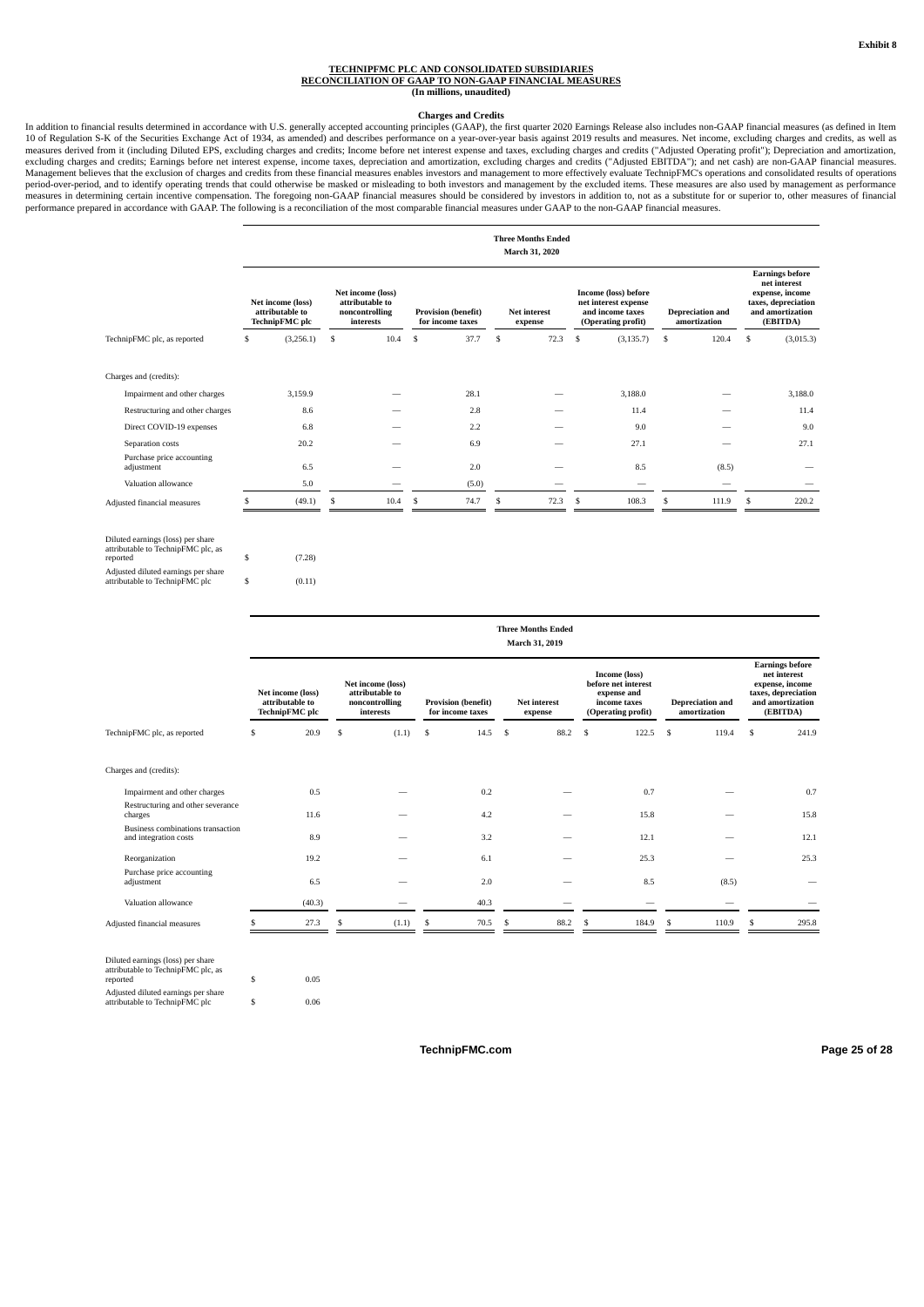# TECHNIPFMC PLC AND CONSOLIDATED SUBSIDIARIES<br>RECONCILIATION OF GAAP TO NON-GAAP FINANCIAL MEASURES<br>(In millions, unaudited)

|                                                |                | <b>Three Months Ended</b> |                                   |         |                                       |           |    |                        |    |              |  |  |  |
|------------------------------------------------|----------------|---------------------------|-----------------------------------|---------|---------------------------------------|-----------|----|------------------------|----|--------------|--|--|--|
|                                                | March 31, 2020 |                           |                                   |         |                                       |           |    |                        |    |              |  |  |  |
|                                                |                | <b>Subsea</b>             | <b>Technip</b><br><b>Energies</b> |         | <b>Surface</b><br><b>Technologies</b> |           |    | Corporate<br>and Other |    | <b>Total</b> |  |  |  |
| Revenue                                        | \$             | 1,253.1                   | $\mathbb{S}$                      | 1,547.7 | \$                                    | 329.5     | \$ |                        | \$ | 3,130.3      |  |  |  |
| Operating profit (loss), as reported (pre-tax) | \$             | (2,750.7)                 | \$                                | 151.2   | \$                                    | (424.0)   | \$ | (112.2)                | \$ | (3, 135.7)   |  |  |  |
| Charges and (credits):                         |                |                           |                                   |         |                                       |           |    |                        |    |              |  |  |  |
| Impairment and other charges                   |                | 2,776.5                   |                                   |         |                                       | 411.5     |    |                        |    | 3,188.0      |  |  |  |
| Restructuring and other charges*               |                | (6.9)                     |                                   | 2.9     |                                       | 11.8      |    | 3.6                    |    | 11.4         |  |  |  |
| Direct COVID-19 expenses                       |                | 4.0                       |                                   | 3.9     |                                       | 1.1       |    |                        |    | 9.0          |  |  |  |
| Separation costs                               |                |                           |                                   |         |                                       |           |    | 27.1                   |    | 27.1         |  |  |  |
| Purchase price accounting adjustments          |                | 8.5                       |                                   |         |                                       |           |    |                        |    | 8.5          |  |  |  |
| Subtotal                                       |                | 2,782.1                   |                                   | 6.8     |                                       | 424.4     |    | 30.7                   |    | 3,244.0      |  |  |  |
| Adjusted Operating profit (loss)               |                | 31.4                      |                                   | 158.0   |                                       | 0.4       |    | (81.5)                 |    | 108.3        |  |  |  |
| Adjusted Depreciation and amortization         |                | 73.4                      |                                   | 9.1     |                                       | 24.1      |    | 5.3                    |    | 111.9        |  |  |  |
| <b>Adjusted EBITDA</b>                         | \$             | 104.8                     | \$                                | 167.1   | \$                                    | 24.5      | \$ | (76.2)                 | \$ | 220.2        |  |  |  |
| Operating profit margin, as reported           |                | $-219.5%$                 |                                   | 9.8%    |                                       | $-128.7%$ |    |                        |    | $-100.2%$    |  |  |  |
| Adjusted Operating profit margin               |                | 2.5%                      |                                   | 10.2%   |                                       | 0.1%      |    |                        |    | 3.5%         |  |  |  |
| Adjusted EBITDA margin                         |                | 8.4%                      |                                   | 10.8%   |                                       | 7.4%      |    |                        |    | 7.0%         |  |  |  |

\*On December 30, 2019, the Company completed the acquisition of the remaining 50 percent of Technip Odebrecht PLSV CV. A \$7.3 million gain recorded within restructuring and other charges in the Subsea segment<br>during the th

|                                                              | <b>Three Months Ended</b> |               |                                   |         |                                       |       |                        |        |    |              |
|--------------------------------------------------------------|---------------------------|---------------|-----------------------------------|---------|---------------------------------------|-------|------------------------|--------|----|--------------|
|                                                              |                           |               |                                   |         | March 31, 2019                        |       |                        |        |    |              |
|                                                              |                           | <b>Subsea</b> | <b>Technip</b><br><b>Energies</b> |         | <b>Surface</b><br><b>Technologies</b> |       | Corporate<br>and Other |        |    | <b>Total</b> |
| Revenue                                                      | \$                        | 1,185.3       | \$                                | 1,335.1 | \$                                    | 392.6 | \$                     |        | \$ | 2,913.0      |
| Operating profit (loss), as reported (pre-tax)               | \$                        | 49.9          | \$                                | 155.7   | \$                                    | 10.5  | \$                     | (93.6) | \$ | 122.5        |
| Charges and (credits):                                       |                           |               |                                   |         |                                       |       |                        |        |    |              |
| Impairment and other charges                                 |                           | 0.7           |                                   |         |                                       |       |                        |        |    | 0.7          |
| Restructuring and other severance charges                    |                           | 1.6           |                                   | 3.8     |                                       | 1.5   |                        | 8.9    |    | 15.8         |
| Business combination transaction and integration costs       |                           |               |                                   |         |                                       |       |                        | 12.1   |    | 12.1         |
| Reorganization                                               |                           |               |                                   | 25.3    |                                       |       |                        |        |    | 25.3         |
| Purchase price accounting adjustments - amortization related |                           | 8.5           |                                   |         |                                       |       |                        |        |    | 8.5          |
| Subtotal                                                     |                           | 10.8          |                                   | 29.1    |                                       | 1.5   |                        | 21.0   |    | 62.4         |
| Adjusted Operating profit (loss)                             |                           | 60.7          |                                   | 184.8   |                                       | 12.0  |                        | (72.6) |    | 184.9        |
| Adjusted Depreciation and amortization                       |                           | 79.0          |                                   | 10.0    |                                       | 18.1  |                        | 3.8    |    | 110.9        |
| Adjusted EBITDA                                              | \$                        | 139.7         | \$                                | 194.8   | \$                                    | 30.1  | \$                     | (68.8) | \$ | 295.8        |
| Operating profit margin, as reported                         |                           | 4.2%          |                                   | 11.7%   |                                       | 2.7%  |                        |        |    | 4.2%         |
| Adjusted Operating profit margin                             |                           | 5.1%          |                                   | 13.8%   |                                       | 3.1%  |                        |        |    | 6.3%         |
| Adjusted EBITDA margin                                       |                           | 11.8%         |                                   | 14.6%   |                                       | 7.7%  |                        |        |    | 10.2%        |

**TechnipFMC.com Page 26 of [28](#page-31-0)**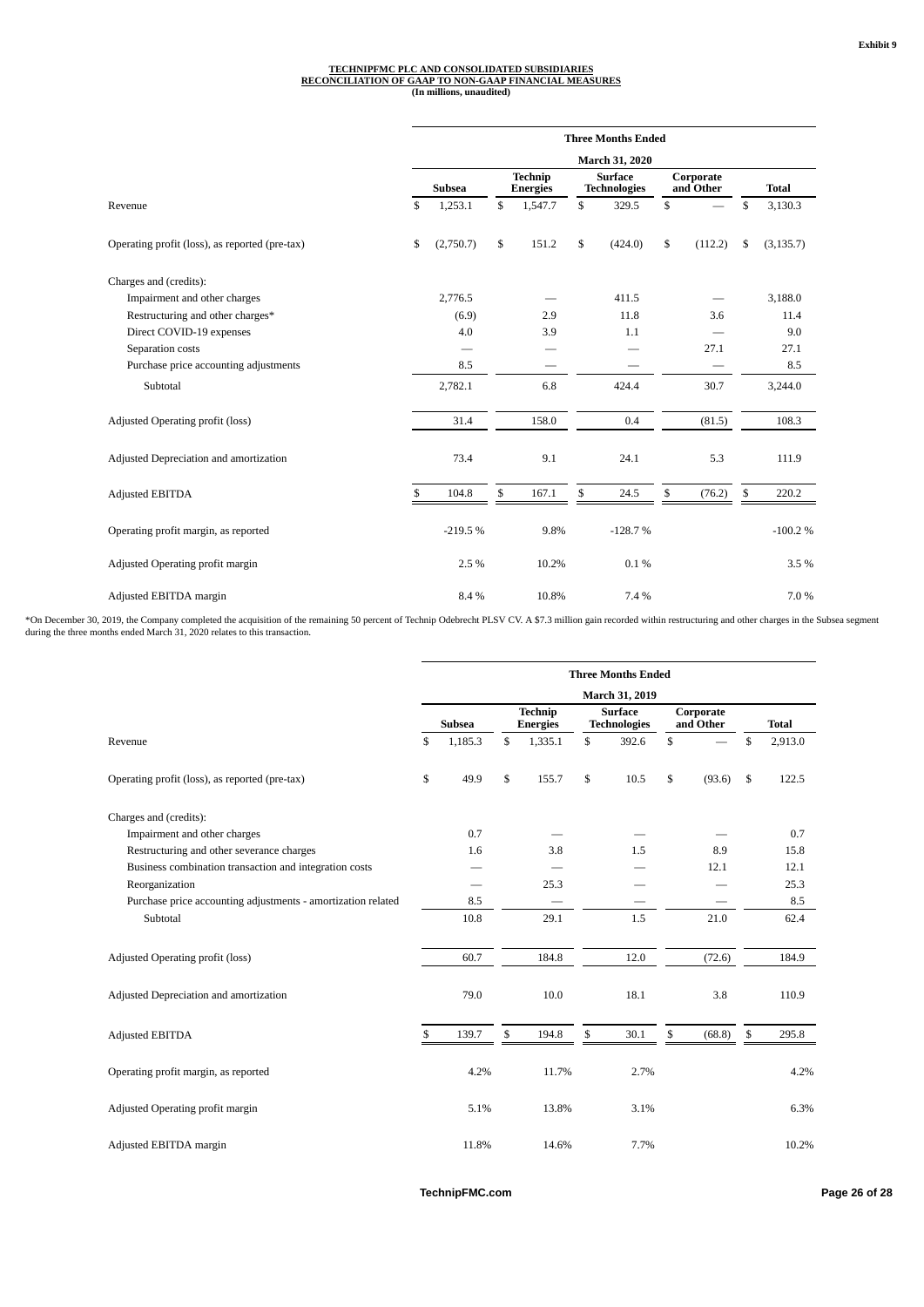#### **TECHNIPFMC PLC AND CONSOLIDATED SUBSIDIARIES RECONCILIATION OF CORPORATE EXPENSE (In millions)**

|                                                                   |   | <b>Three Months Ended</b> | March 31, |      |
|-------------------------------------------------------------------|---|---------------------------|-----------|------|
|                                                                   |   | 2020                      |           | 2019 |
| Corporate expense, reported                                       | S | 112.2                     | S         | 93.6 |
| Less charges and (credits) [Exhibit 9]                            |   | 30.7                      |           | 21.0 |
| Corporate expense, adjusted                                       |   | 81.5                      |           | 72.6 |
| Less foreign exchange losses                                      |   | 43.3                      |           | 11.6 |
| Corporate expense, adjusted and excluding foreign exchange losses |   | 38.2                      |           | 61.0 |
|                                                                   |   |                           |           |      |

**TechnipFMC.com Page 27 of [28](#page-31-0)**